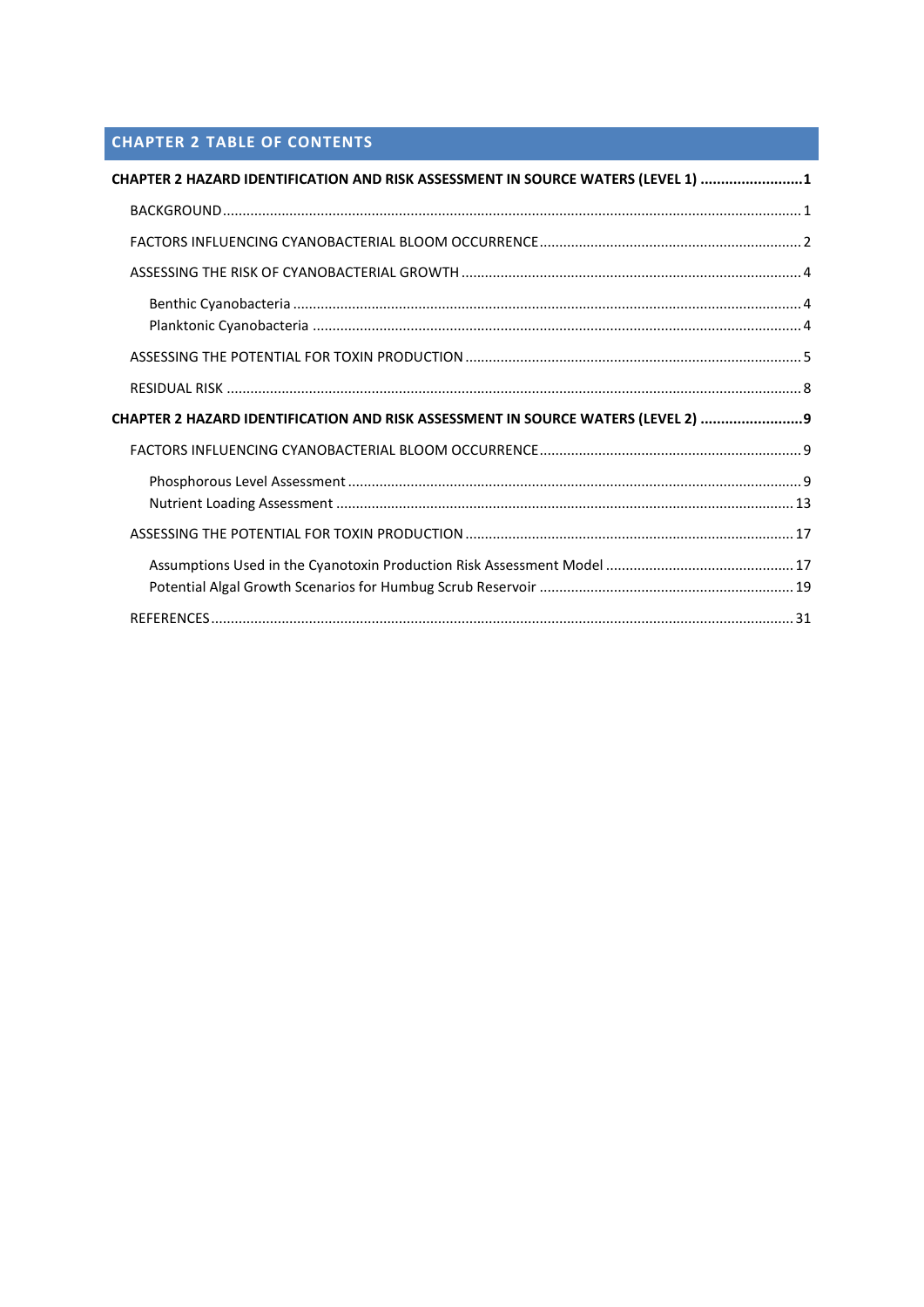## <span id="page-1-0"></span>**CHAPTER 2 HAZARD IDENTIFICATION AND RISK ASSESSMENT IN SOURCE WATERS (LEVEL 1)**

## <span id="page-1-1"></span>BACKGROUND

Hazards are defined by the World Health Organization as "Physical, biological or chemical agents that can cause harm to public health".

The assessment of the risk associated with an identified hazard must take in to account:

- $\blacksquare$  The likelihood or probability of an identified hazard occurring
- <span id="page-1-3"></span> $\blacksquare$  The magnitude or severity of the effect and the consequences of the occurrence.

Risk can be assessed at two levels: maximum risk in the absence of preventative measures and residual risk after consideration of existing preventative measures [1].

The main hazards associated with algal blooms are the cyanotoxins they produce. [Table 2-1](#page-1-2) lists some of the factors that should be taken into account when assessing the risk associated with the presence of cyanobacteria in a water body. This information has been taken from Nadebaum *et al.* [\[1\]](#page-1-3).

#### <span id="page-1-2"></span>**Table 2-1 Factors associated with the risk posed by cyanobacterial blooms**

| <b>Typical hazards</b>                                                                   |
|------------------------------------------------------------------------------------------|
| Cyanobacterial toxins                                                                    |
| Factors to consider in assessing likelihood and severity of hazards                      |
| Frequency of blooms occurring within a particular reservoir                              |
| Extent of toxin problems                                                                 |
| Extent of monitoring to predict the onset of a bloom                                     |
| Extent and effectiveness of mitigation techniques (e.g. copper dosing, destratification) |
| Severity of stratification over summer                                                   |
| Level of available nutrients                                                             |

A thorough risk assessment of a water source will involve:

- I Identification of the factors impacting on the proliferation of cyanobacteria
- **An analysis of historical data to determine the factors that may control cyanobacterial growth in this** source, and their seasonal variation
- $\blacksquare$  If the data is sufficient, the determination of any apparent relationships or trends between these factors and cyanobacteria species, numbers and toxin production. As it is unlikely that sufficient toxin data will be available, data relating to odour associated with cyanobacteria may be used
- Identification of the current or potential nutrient inputs into the source water. This can be accomplished by on-site inspection of the catchment as far as this is possible, or routine monitoring of nutrients at inflow sites to the water body (see Table 2-2 for examples of potential nutrient inputs into a water body)
- **Assessment of the efficacy of current mitigation strategies (e.g. destratification techniques)**

This accumulation of knowledge of the source water should allow water managers to anticipate the likelihood of a bloom occurring and the potential challenge to water quality under a particular set of conditions.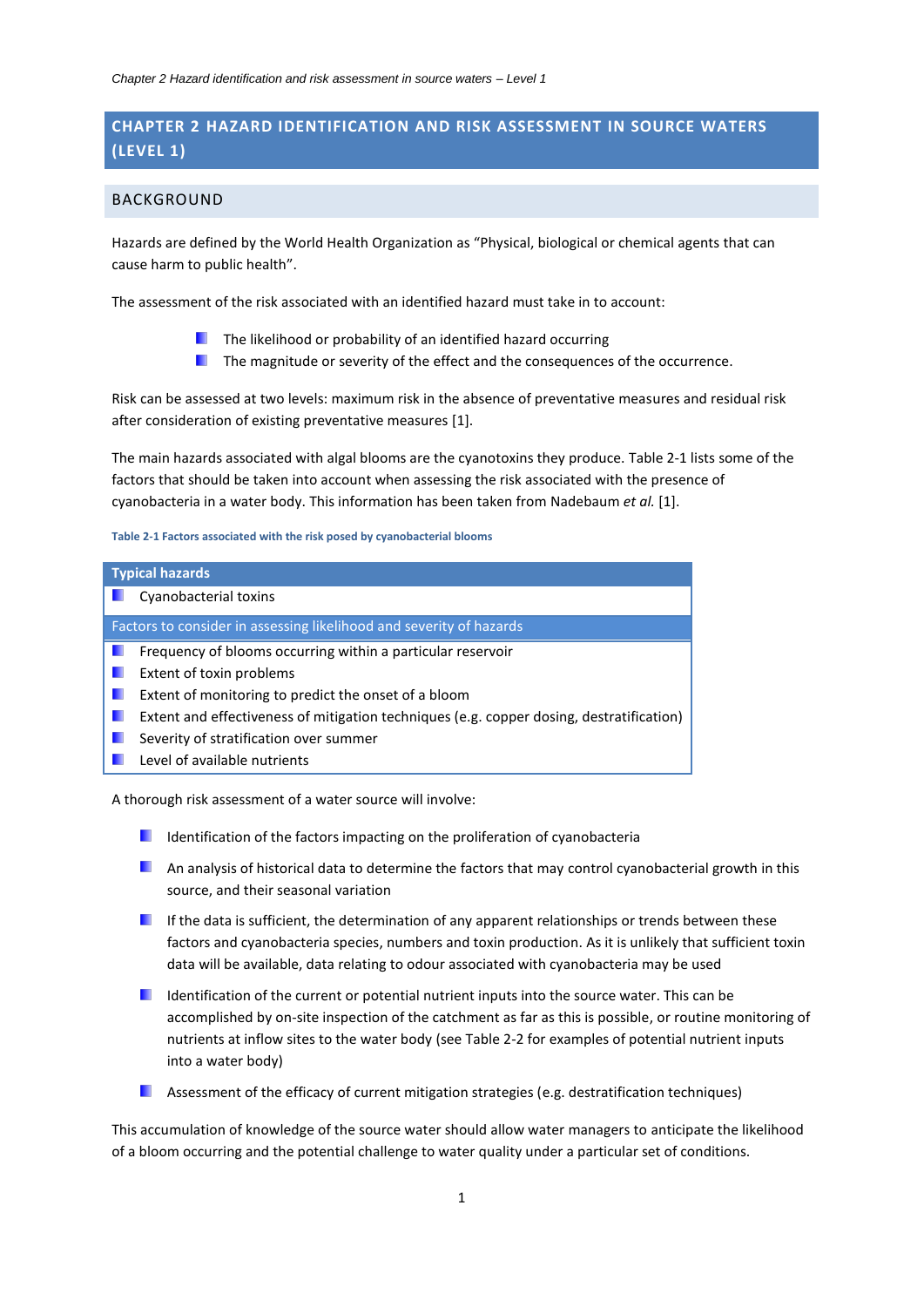## <span id="page-2-0"></span>FACTORS INFLUENCING CYANOBACTERIAL BLOOM OCCURRENCE

High growth rates of cyanobacteria, resulting in the formation of blooms or scums in source waters, are caused by a combination of chemical, biological and physical factors including nutrient availability, water temperature, degree of stratification, climatic conditions, water body morphology and hydrodynamic stability of the water column (see Chapter 1 for more details). However, the most important factor is generally considered to be nutrient enrichment by nitrogen and phosphorus, or eutrophication, of the water source. Therefore any assessment of the risk of a cyanobacteria bloom in a water body must take these parameters into account. In most cases phosphorus is the key element in the development of cyanobacteria blooms as there is a direct relationship between the concentration of total phosphorus (TP) and the photosynthetic pigment chlorophyll-a (Chl-a).

It is important to identify the individual types of land use contributing to the total nutrient load from external sources (see Table 2-2). This approach will assist with apportioning the risk to individual sources of nutrients, some of which it may be possible to control, or even eliminate. This analysis should be coupled with an estimation of the levels of phosphorus associated with the occurrence of blooms of a particular magnitude expressed as chlorophyll-a. For this purpose a nutrient load screening tool such as [NEAP](#page-13-0) may be applied. This modeling will indicate the percentage of the total load attributable to background, non-point source and point source nutrient inputs. This information may then be used to prioritize mitigation and management efforts.

## <span id="page-2-1"></span>*[For more information about assessment of phosphorus and its relationship with](#page-9-2)  [chlorophyll-a and several case studies, follow this link](#page-9-2)*

A valuable web-based tool for the assessment of the eutrophication level of a water body is the Nutrient Enrichment Assessment Protocol, NEAP. The outputs from NEAP can include the phosphorus loading generated by the catchment, the trophic state of the water body, and the expected annual mean and peak chlorophyll-a concentrations.

*[For information on the Nutrient Enrichment Assessment Protocol \(NEAP\) model](#page-13-0)  [for the prediction of cyanobacterial growth follow this link](#page-13-0)*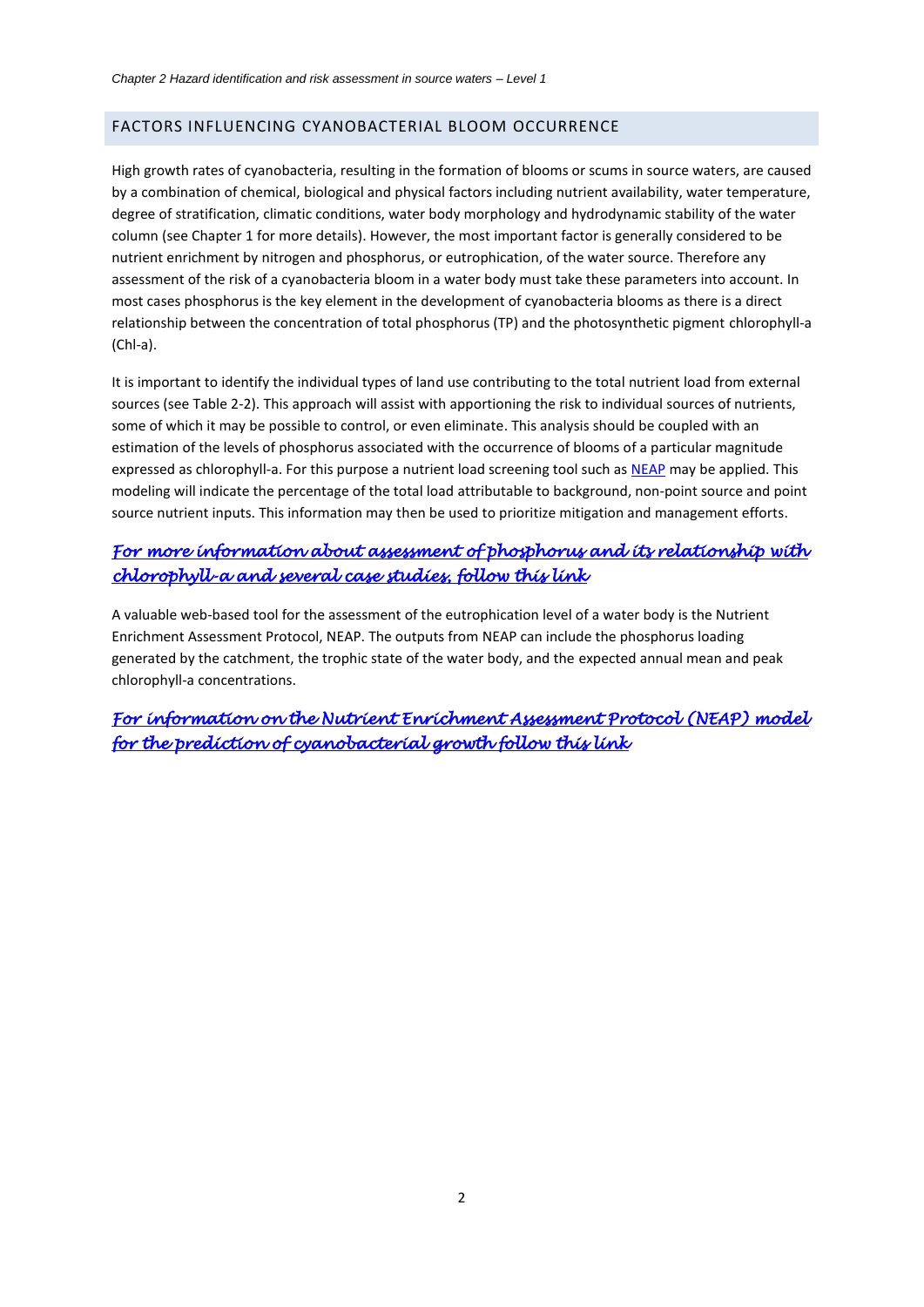## **Table 2-2 Examples of potential nutrient inputs into a water body**

| <b>Sector</b> | <b>Threat Level</b> | Sub-sector                            | <b>Activities</b>                                                                                   |
|---------------|---------------------|---------------------------------------|-----------------------------------------------------------------------------------------------------|
| Industry      | High                | Paper, pulp or                        | Industries that manufacture paper, paper pulp or                                                    |
|               |                     | pulp products                         | pulp products                                                                                       |
|               | Medium              | industries<br><b>Breweries or</b>     | Produce alcohol or alcoholic products                                                               |
|               |                     | <b>Distilleries</b>                   |                                                                                                     |
|               |                     | Chemical                              | Agricultural fertilsers,                                                                            |
|               |                     | Industries                            | Explosive or pyrotechnics industries that                                                           |
|               |                     |                                       | manufacture explosives,                                                                             |
|               |                     |                                       | Soap or detergent industries (including domestic,<br>institutional or industrial soaps or detergent |
|               |                     |                                       | industries)                                                                                         |
|               |                     | Dredging works                        | Material obtained from the bed, banks or                                                            |
|               |                     |                                       | foreshores on many waters.                                                                          |
| Agriculture   | High                | Intensive Livestock                   | Feedlots that are intended to accommodate in a                                                      |
|               |                     | Operations                            | confined area and rear or fatten (wholly or                                                         |
|               |                     |                                       | substantially) on prepared or manufactured feed<br>(piggeries, poultry, dairies, saleyards)         |
|               |                     | Livestock                             | Slaughter animals (including poultry).                                                              |
|               |                     | processing                            | Manufacture products derived from the                                                               |
|               |                     | industries                            | slaughter of animals including tanneries or                                                         |
|               |                     |                                       | fellmongeries or rendering or fat extraction                                                        |
|               |                     |                                       | plants, scour, top or carbonise greasy wool or                                                      |
|               |                     |                                       | fleeces with an intended production capacity                                                        |
|               | Medium              | Agriculture                           | Industries that process agricultural produce                                                        |
|               |                     |                                       | including dairy, seeds, fruit, vegetables or other                                                  |
|               |                     |                                       | plant material                                                                                      |
|               |                     | Aquaculture or<br>mariculture         | Commercial production (breeding, hatching,<br>rearing or cultivation) of marine, estuarine or       |
|               |                     |                                       | freshwater organisms, including aquatic plants or                                                   |
|               |                     |                                       | animals (such as fin fish, crustaceans, molluscs or                                                 |
|               |                     |                                       | other aquatic invertebrates) but not including                                                      |
|               |                     |                                       | oysters                                                                                             |
|               | Low                 | <b>Other Farming</b>                  | All other farming and agricultural activities                                                       |
| Settlements   | High                | Wastewater                            | Including the treatment works, pumping                                                              |
| Urban         |                     | <b>Treatment Plants</b>               | stations, wastewater overflow structures and the                                                    |
|               |                     |                                       | reticulation system (<250 kilolitres/day)                                                           |
|               | Medium              | Wastewater<br><b>Treatment Plants</b> | Including the treatment works, pumping<br>stations, wastewater overflow structures and the          |
|               |                     |                                       | reticulation system (<250 kilolitres/day)                                                           |
|               |                     | Composting                            | And related reprocessing or treatment facilities                                                    |
|               |                     |                                       | (including facilities that mulch or ferment                                                         |
|               |                     |                                       | organic waste, or that are involved in the                                                          |
|               |                     |                                       | preparation of mushroom growing substrate, or                                                       |
|               |                     |                                       | in a combination of any such activities).                                                           |
| Settlements,  | High                | All                                   | Wastewater, waste and water supply activities in                                                    |
| rural/dense   |                     |                                       | areas outside designated urban settlements                                                          |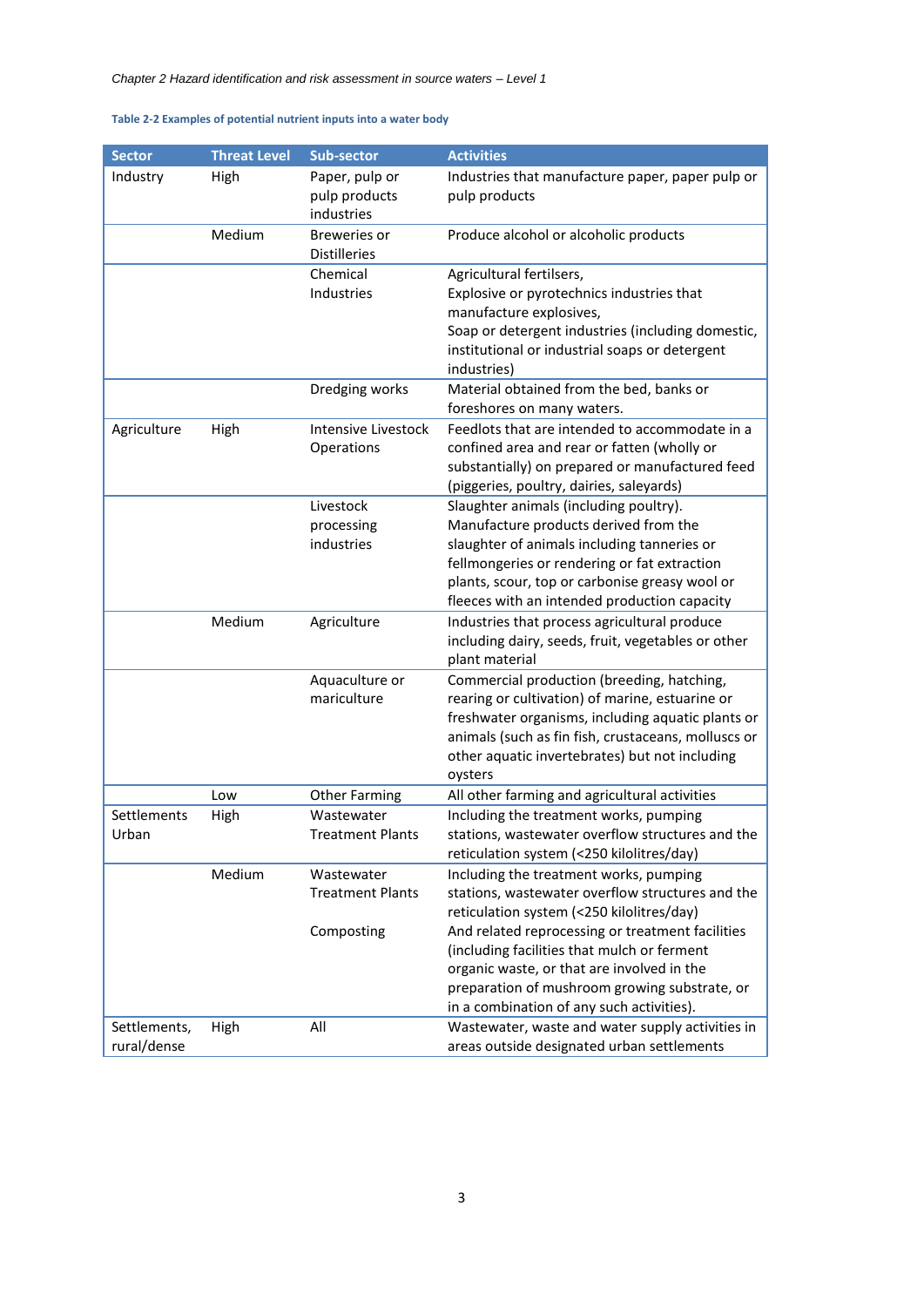## <span id="page-4-1"></span><span id="page-4-0"></span>ASSESSING THE RISK OF CYANOBACTERIAL GROWTH

#### BENTHIC CYANOBACTERIA

The presence of taste and odour compounds such as 2-methyl isoborneol and geosmin in a reservoir in the absence of known planktonic producers is the most direct indicator of a benthic source. Therefore historical data on tastes and odours can be useful in assessing the risk of potentially toxic benthic cyanobacteria. The distribution of benthic cyanobacteria in a reservoir is restricted by the extent of light penetration. Shallow reservoirs, especially those with high water transparency, will have greater area available for benthic cyanobacteria to grow than deep reservoirs. As a general guide, benthic cyanobacteria need about 1% of the surface irradiance to grow, however this may be lower depending upon the species or type. The area of the reservoir potentially available to benthic cyanobacteria can be calculated from the extinction coefficient of the water and the bathymetry of the reservoir.

#### <span id="page-4-4"></span><span id="page-4-3"></span><span id="page-4-2"></span>PLANKTONIC CYANOBACTERIA

The potential for blooms of planktonic cyanobacteria to occur has been estimated using the 'Vollenweider' model, which relates the spring phosphorus loading as total phosphorus to the subsequent algal biomass measured as chlorophyll-a [2,3, 4]. This relationship is applicable where the occurrence of nuisance cyanobacterial blooms is initially driven by catchment processes that contribute excess nutrients, particularly phosphorus, to the water body.

In addition to simple models based upon lake physical parameters [5], there are more complex deterministic 2D and 3D hydrodynamic models linked to water quality models which can be used to model the occurrence of different algal groups including cyanobacteria. These models are generally complex to run and calibrate and require a large amount of data for a wide range of physical and chemical variables for successful validation. Taylor *et al.* [6] reviewed the application of some water quality models for the prediction of taste and odour events. They concluded that although some of these models can simulate algal growth reasonably well, they are not a viable option to simulate geosmin and MIB production and release. This may be a reasonable current assessment, although the ongoing development and improvement of the water quality and algal growth simulation models by various research groups may result in more robust models in the future.

A simple alternative risk assessment approach developed in Australia to assess water bodies for their susceptibility to cyanobacterial contamination is given in the NHMRC 'Guidelines for Managing Risks in Recreational Water' [7]. The variables used in the assessment are considered to be the predominant drivers or indicators of the potential for cyanobacterial occurrence. These are:

- **Part Frior history of cyanobacterial occurrence**
- **N** Water temperature
- $\blacksquare$  Total phosphorus concentration
- **Thermal stratification**

These parameters are assigned to categories and assessed in a matrix which defines the risk of the cyanobacterial growth into five categories, ranging from 'Very Low' to 'Very High' [\(Table 2-3\)](#page-5-1). This approach is simplistic, as a range of other variables can lead to intermediate risk. However, it is a useful, semi-quantitative assessment for the estimation of potential risk. It should be noted that this approach is probably more suited to the buoyant bloom-forming cyanobacteria, such as *Microcystis* and *Anabaena* sp and may not apply as well to other cyanobacteria such as *Cylindrospermopsis raciborskii* or *Aphanizomenon* spp.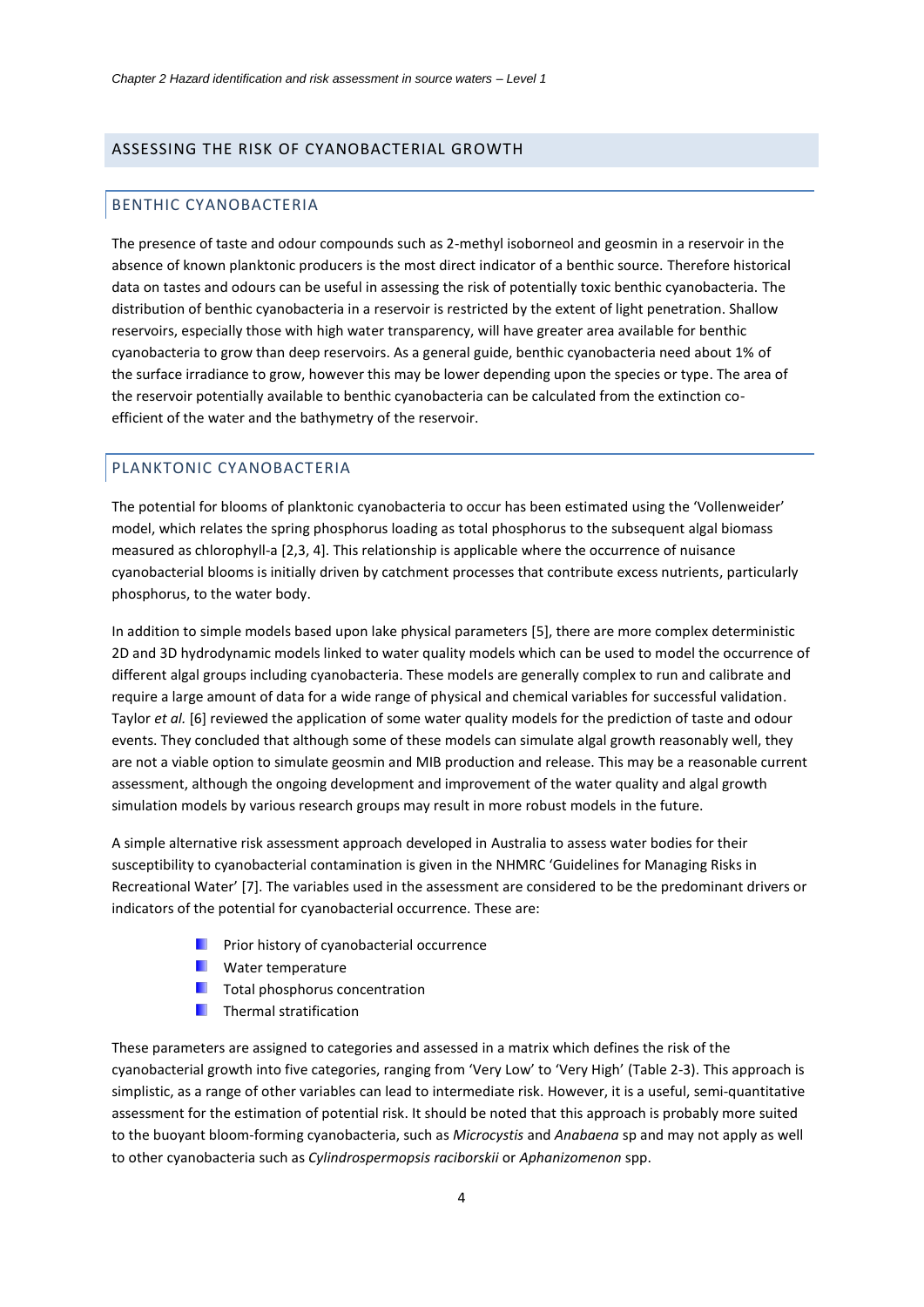|                | <b>Environmental factor</b> |               |                         |                   |  |  |  |  |  |  |  |  |
|----------------|-----------------------------|---------------|-------------------------|-------------------|--|--|--|--|--|--|--|--|
|                |                             |               |                         |                   |  |  |  |  |  |  |  |  |
| Potential for  | History of                  | Water         | <b>Nutrients</b>        | Thermal           |  |  |  |  |  |  |  |  |
| Cyanobacterial | Cyanobacteria               | Temperature   | <b>Total Phosphorus</b> | Stratification    |  |  |  |  |  |  |  |  |
| Growth         |                             | $(^{\circ}C)$ | $(\mu g/L)$             |                   |  |  |  |  |  |  |  |  |
| Very Low       | No.                         | $15$          | $<$ 10                  | Rare or Never     |  |  |  |  |  |  |  |  |
| Low            | Yes                         | $<$ 15-20     | $<$ 10                  | Infrequent        |  |  |  |  |  |  |  |  |
| Moderate       | Yes                         | $20 - 25$     | $10 - 25$               | Occasional        |  |  |  |  |  |  |  |  |
| High           | Yes                         | $>25$         | 25-100                  | Frequent and      |  |  |  |  |  |  |  |  |
|                |                             |               |                         | persistent        |  |  |  |  |  |  |  |  |
| Very High      | <b>Yes</b>                  | $>25$         | >100                    | Frequent and      |  |  |  |  |  |  |  |  |
|                |                             |               |                         | persistent/strong |  |  |  |  |  |  |  |  |

<span id="page-5-1"></span>**Table 2-3 Major parameters that influence cyanobacterial growth. This approach can be applied to** *Microcystis* **and** *Anabaena* **sp**

The values in this table are a guide only, based on Australian experience, the actual values, particularly those for temperature and phosphorous, will be dependent on site-specific conditions. In addition, in most situations there will be other conditions that contribute to the formation of a cyanobacterial bloom, as mentioned above. A similar assessment of the risk associated with a range of phosphorous levels has been developed based on the South African experience and is given in [Table 2-4.](#page-5-2) In both of these examples a key phosphorous concentration to trigger a high risk of cyanobacteria is 25  $\mu$ g L<sup>-1</sup>.

<span id="page-5-2"></span>**Table 2-4 Examples of chlorophyll-a-based risk categories that have been defined for South African reservoirs**

| Median Annual TP ( $\mu$ g L <sup>-1</sup> ) | <b>Risk level</b>          |               |
|----------------------------------------------|----------------------------|---------------|
|                                              | Low-level problems         | <b>Blooms</b> |
| $0 - 5$                                      | Low                        | Negligible    |
| $5 - 14$                                     | Moderate                   | Low           |
| $14 - 25$                                    | High                       | Moderate      |
| $25 - 50$                                    | High                       |               |
| $50 - 150$                                   | Very High - Extreme        |               |
| >150                                         | <b>Extreme - Permanent</b> |               |

## <span id="page-5-0"></span>ASSESSING THE POTENTIAL FOR TOXIN PRODUCTION

The risk assessment procedures above describe the susceptibility of a reservoir to cyanobacterial contamination, but do not provide a quantitative measure of the potential cyanobacteria population. An empirical model has been developed to estimate the potential maximum concentrations of cyanobacteria and associated microcystins and saxitoxins as a function of known phosphorous levels. The conditions are based on historical and current water quality data and theoretical calculations based on published values such as:

- **Fig. 3** Fraction of total phosphorous that is bioavailable
- <span id="page-5-4"></span><span id="page-5-3"></span>Conversion factor for phosphorous to chlorophyll*-*a
- **Chlorophyll-a per cell**
- **Toxin quota per cell**

for various cyanobacteria [8, 9, 10].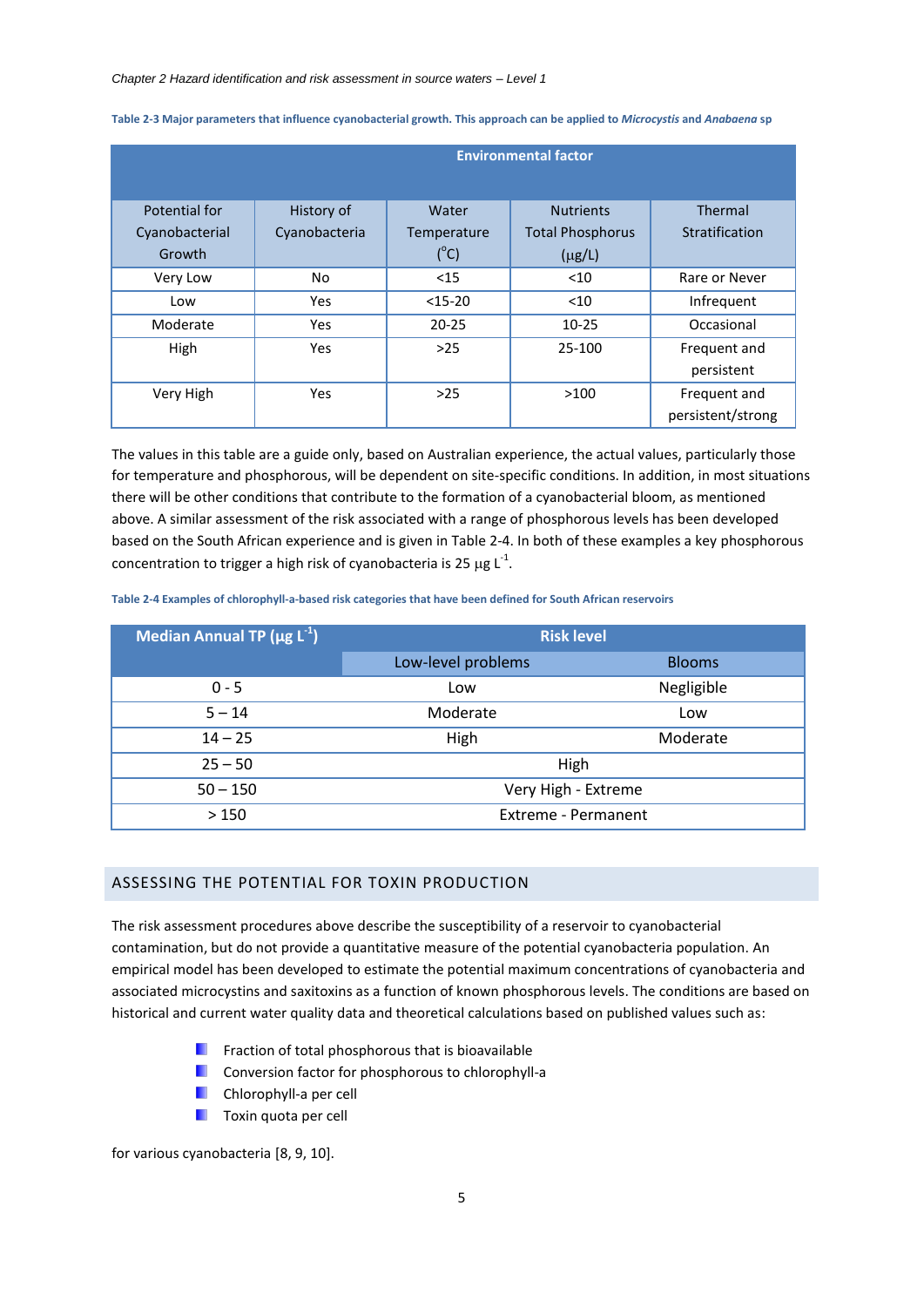Within this model three different algal growth scenarios have been developed with the availability of phosphorus as the yield-limiting variable. These are:

*Best case:* assumes that a low proportion of phosphorus is available for cyanobacterial growth (36%) and converted into phytoplankton, and a low fraction of this biomass is cyanobacteria, so problem cyanobacteria do not become dominant and toxin and odour production occur at the lowest potential rates.

*Most likely case:* assumes median values for the availability of phosphorus (60%) and for conversion of phosphorus into cyanobacterial biomass; cyanobacteria do not dominate and there are median rates of toxin production

*Worst case:* assumes that 80% of the phosphorus is bioavailable, that all of this phosphorus is translated into biomass of cyanobacteria, which become dominant, and toxins are produced and released at the maximum reported rates.

An example of the output from this model is given in [Table 2-5,](#page-7-0) for a reservoir with a current total phosphorus concentration of 80 μg L<sup>-1</sup>. The projected outputs for cell numbers of the cyanobacteria *Microcystis* and associated microcystin, and *Anabaena*, and saxitoxin indicate the range that could be encountered under these conditions and with a decrease or an increase in ambient nutrient levels. It should be noted that these values will be dependent on the type of cyanobacteria and the strain, and will vary considerably with location and conditions. The values for saxitoxin are based on those determined in Australian blooms of *Anabaena*, and will not translate to blooms of *Anabaena* elsewhere. The information in [Table 2-5](#page-7-0) is for illustrative purposes, the intention should be to undertake similar calculations for a particular water body once sufficient data is available. This information can then provide a simple indication of the challenge to water quality and therefore the treatment process from cyanobacterial contamination for a certain level of nutrients in the source water. Similar calculations can prove very useful once validated for a particular water source and cyanobacterial species.

Comprehensive details on how to calculate a risk assessment are presented in [11].

More sophisticated deterministic water quality models are also available to predict cyanobacterial growth [12, 13]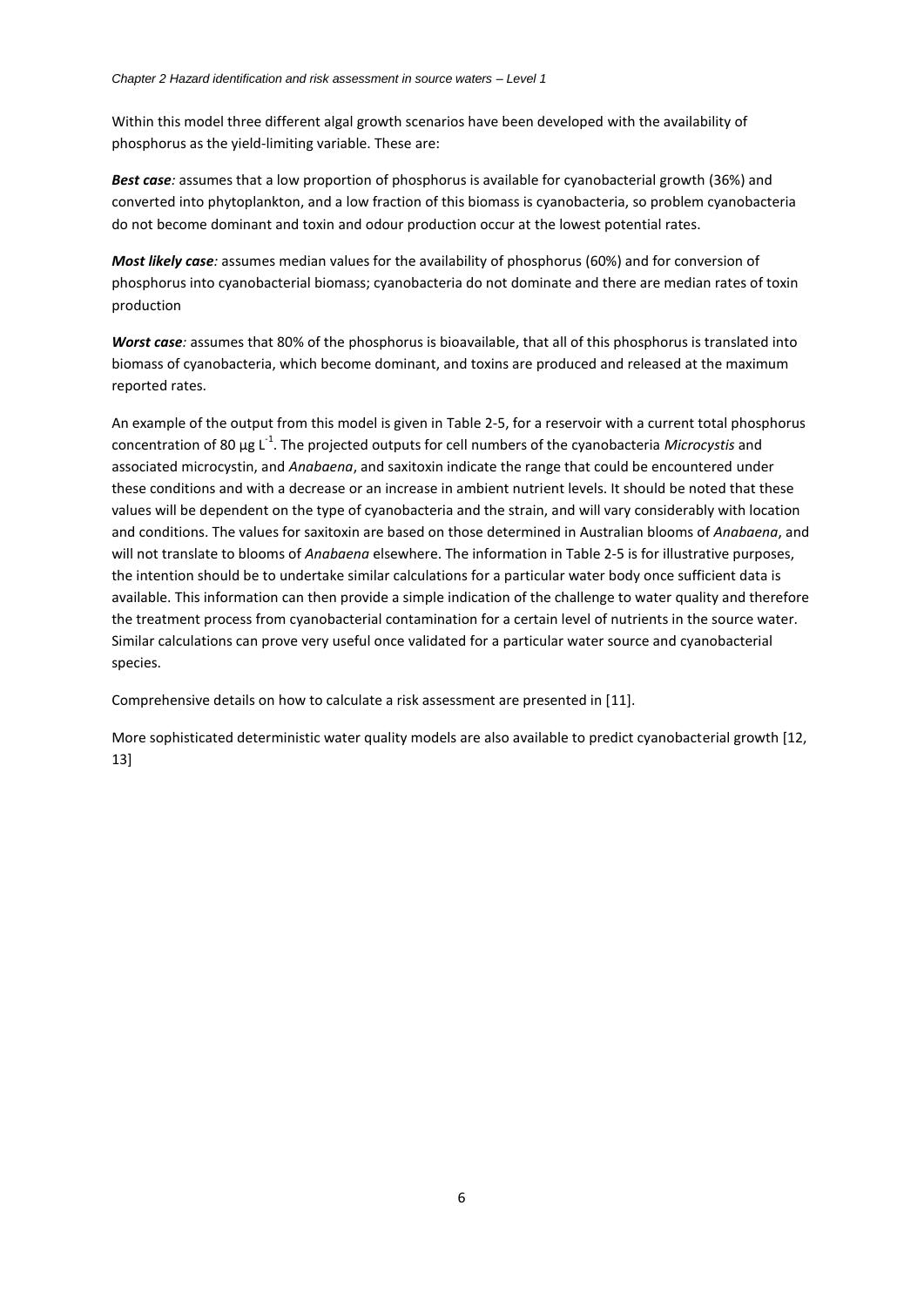<span id="page-7-0"></span>

|           |                  |                  |                  |                    | Predicted concentrations of cyanobacteria and their metabolites |                    |                          |                          |                  |
|-----------|------------------|------------------|------------------|--------------------|-----------------------------------------------------------------|--------------------|--------------------------|--------------------------|------------------|
| Reservoir | Total            | Scenario         | Bioavailable     | Microcystis        | Microcystin                                                     | Anabaena           | Geosmin                  | Geosmin                  | Saxitoxin        |
| nutrient  | Phosphorus       | modelled:        | Phosphorus       | aeruginosa         | (Total)                                                         | circinalis         | (Total)                  | (Dissolved)              | (Total)          |
| status    | $(\mu g L^{-1})$ |                  | $(\mu g L^{-1})$ | (cells $mL^{-1}$ ) | $(\mu g L^{-1})$                                                | (cells $mL^{-1}$ ) | $($ ng L <sup>-1</sup> ) | $($ ng L <sup>-1</sup> ) | $(\mu g L^{-1})$ |
| Lower     |                  | <b>Best Case</b> | 14.4             | 2,000              | 0.03                                                            | 1,000              | 36                       | 1.8                      | 0.07             |
| nutrient  | 40               | Most Likely Case | 24               | 27,000             | 1.15                                                            | 13,000             | 960                      | 96                       | 0.9              |
| level     |                  | Worst Case       | 32               | 44,000             | 12.8                                                            | 44,400             | 4,800                    | 720                      | 2.9              |
| Current   |                  | Best Case        | 28.8             | 4,000              | 0.06                                                            | 2,000              | 72                       | 3.6                      | 0.13             |
| nutrient  | 80               | Most Likely Case | 48               | 53,000             | 2.3                                                             | 27,000             | 1,920                    | 192                      | 1.8              |
| level     |                  | Worst Case       | 64               | 89,000             | 25.6                                                            | 88,900             | 9,600                    | 1,440                    | 5.9              |
| Higher    |                  | Best Case        | 57.6             | 8,000              | 0.12                                                            | 4,000              | 144                      | 7.2                      | 0.26             |
| nutrient  | 160              | Most Likely Case | 96               | 107.000            | 4.6                                                             | 53,000             | 3,840                    | 384                      | 3.5              |
| level     |                  | Worst Case       | 128              | 356.000            | 51.2                                                            | 177,800            | 19,200                   | 2,880                    | 11.7             |

Table 2-5 Scenarios for the growth of cyanobacteria and production of toxins for different nutrient ambient concentrations in a reservoir using a simple empirical model. Model assumptions for the three cases **[are described in Level 2](#page-17-2)**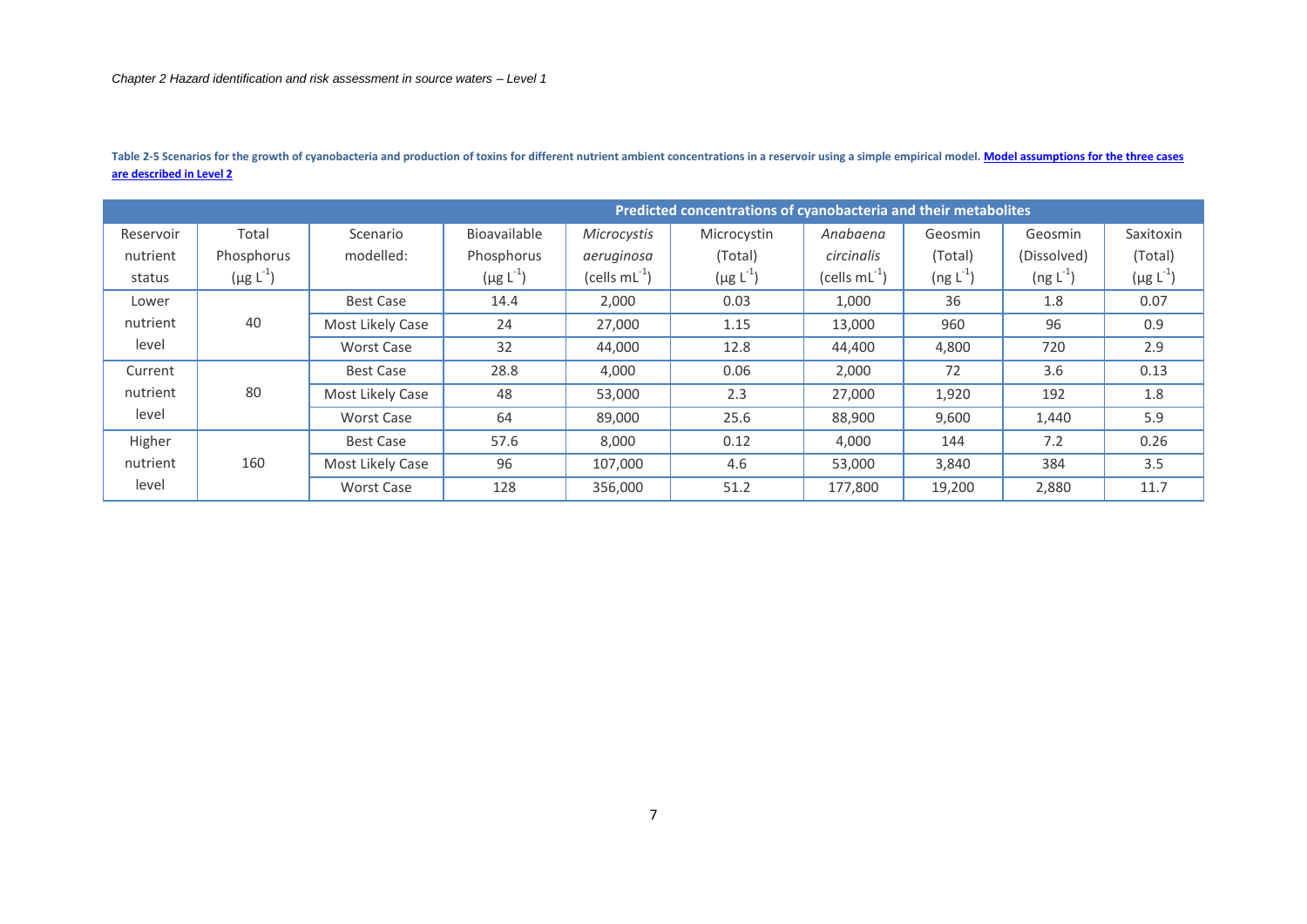# <span id="page-8-2"></span>*[For details about the assumptions and parameters used to derive the information in](#page-17-3)  [Table 2-5 click here](#page-17-3)*

# *[An example of a source water risk assessment based on phosphorus limitation can be](#page-19-1)  [found here](#page-19-1)*

## <span id="page-8-1"></span>RESIDUAL RISK

<span id="page-8-0"></span>The scenarios described above suggest the potential for the proliferation of cyanobacteria and the production of cyanotoxins in a water source, i.e. the maximum risk in the absence of preventative measures. The following chapters describe processes that can be implemented to mitigate the risk, such as monitoring programs (Chapter 3), source water management (Chapter 4), water treatment (Chapter 5), and incident management planning (Chapter 6).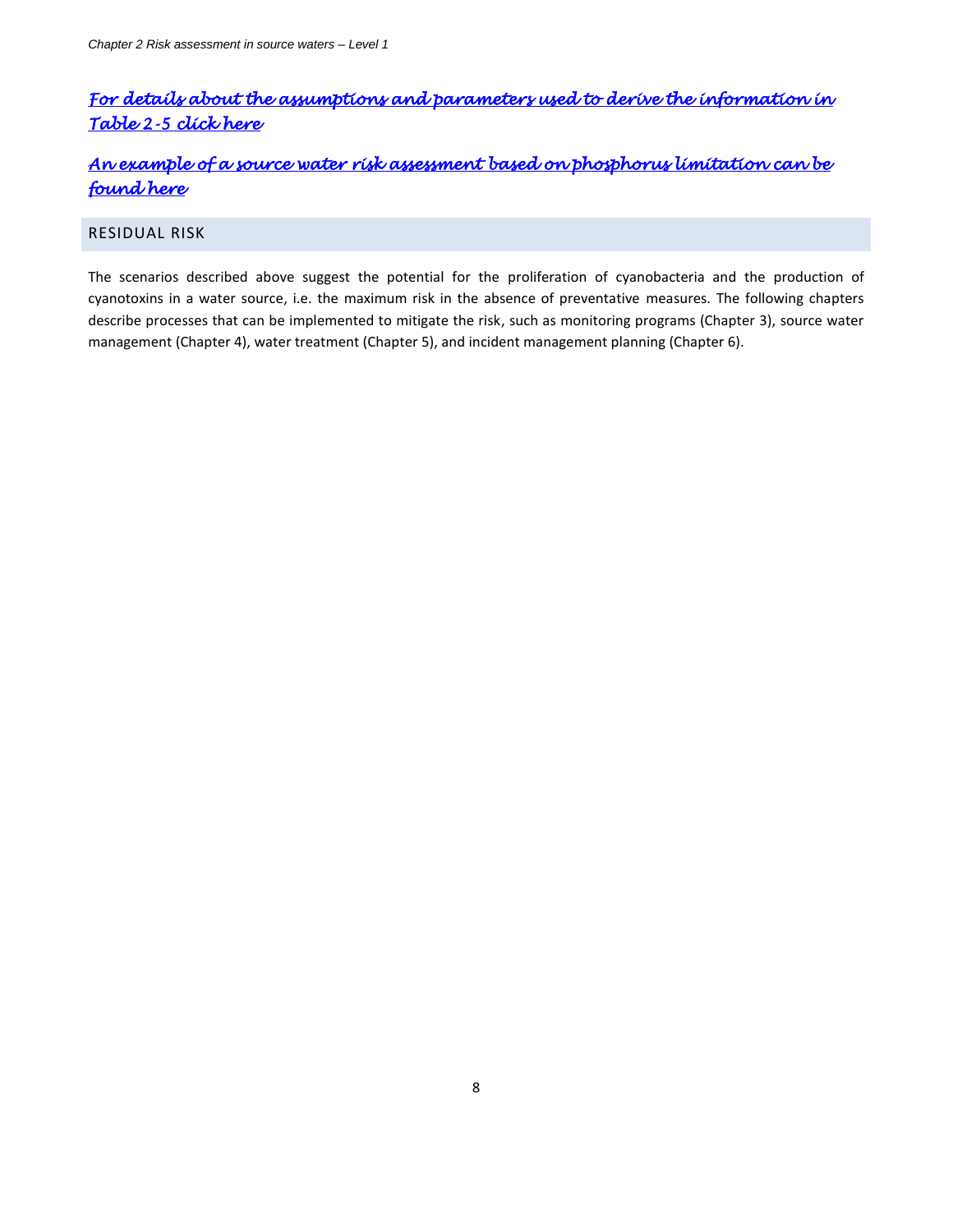## **CHAPTER 2 HAZARD IDENTIFICATION AND RISK ASSESSMENT IN SOURCE WATERS (LEVEL 2)**

## <span id="page-9-0"></span>FACTORS INFLUENCING CYANOBACTERIAL BLOOM OCCURRENCE

## <span id="page-9-1"></span>PHOSPHOROUS LEVEL ASSESSMENT

<span id="page-9-2"></span>The preferred approach to managing water sources is to aim for control of the frequency with which blooms occur. Provided that adequate historical data are available, this may be achieved by identifying the level of phosphorous at which there occurs a marked increase in the incidence, or percentage occurrence, of algal growth at a specified level, e.g. chlorophyll-a levels exceeding 20 μg L<sup>-1</sup>.

#### ANALYSIS

It is generally accepted that chlorophyll-a levels persistently in excess of 20  $\mu$ g L<sup>-1</sup> pose problems for the treatment of water. As concentrations increase further above this value, problems pertaining to recreational and direct abstraction uses become more relevant. Algal blooms are generically defined as conditions with chlorophyll-a levels > 40 ug  $L^{-1}$ .

In general, a total phosphorus level of 10–25  $\mu$ g L<sup>-1</sup> presents a moderate risk in terms of the growth of cyanobacteria. For levels of less than 10  $\mu$ g L<sup>-1</sup> there is a low risk of cyanobacteria growth, and a level greater than 25  $\mu$ g L<sup>-1</sup> provides high growth potential.

By analyzing available data to produce a similar interpretation for any specific reservoir, the phosphorus concentration-based threshold at which problems of a specific magnitude start to occur can be identified. Based on the management requirements, the identified threshold can be compared with the seasonal mean concentrations of phosphorus and targets set for nutrient load reductions (see following section).

In the example shown in [Figure 2-1\(](#page-10-0)L2) it can be seen that for levels of chlorophyll-a in excess of 20  $\mu$ g L<sup>-1</sup> there is a rapid increase in the percentage occurrence of blooms at a median phosphorus concentration of approximately 25-27 μg L<sup>-1</sup> total phosphorus, TP; similarly, for chlorophyll-a > 40 μg L<sup>-1</sup> the breakpoint at which blooms of this magnitude increase in frequency is slightly in excess of 40  $\mu$ g L<sup>-1</sup> and for > 60 $\mu$ g L<sup>-1</sup> chlorophyll-a, the rise starts at a median TP of between 50 and 60  $\mu$ g L<sup>-1</sup>. It may be noticed that this concentration lies within the boundary between meso- and eutrophic lake conditions, as defined by various trophic state boundary values e.g.[\[3\]](#page-4-3).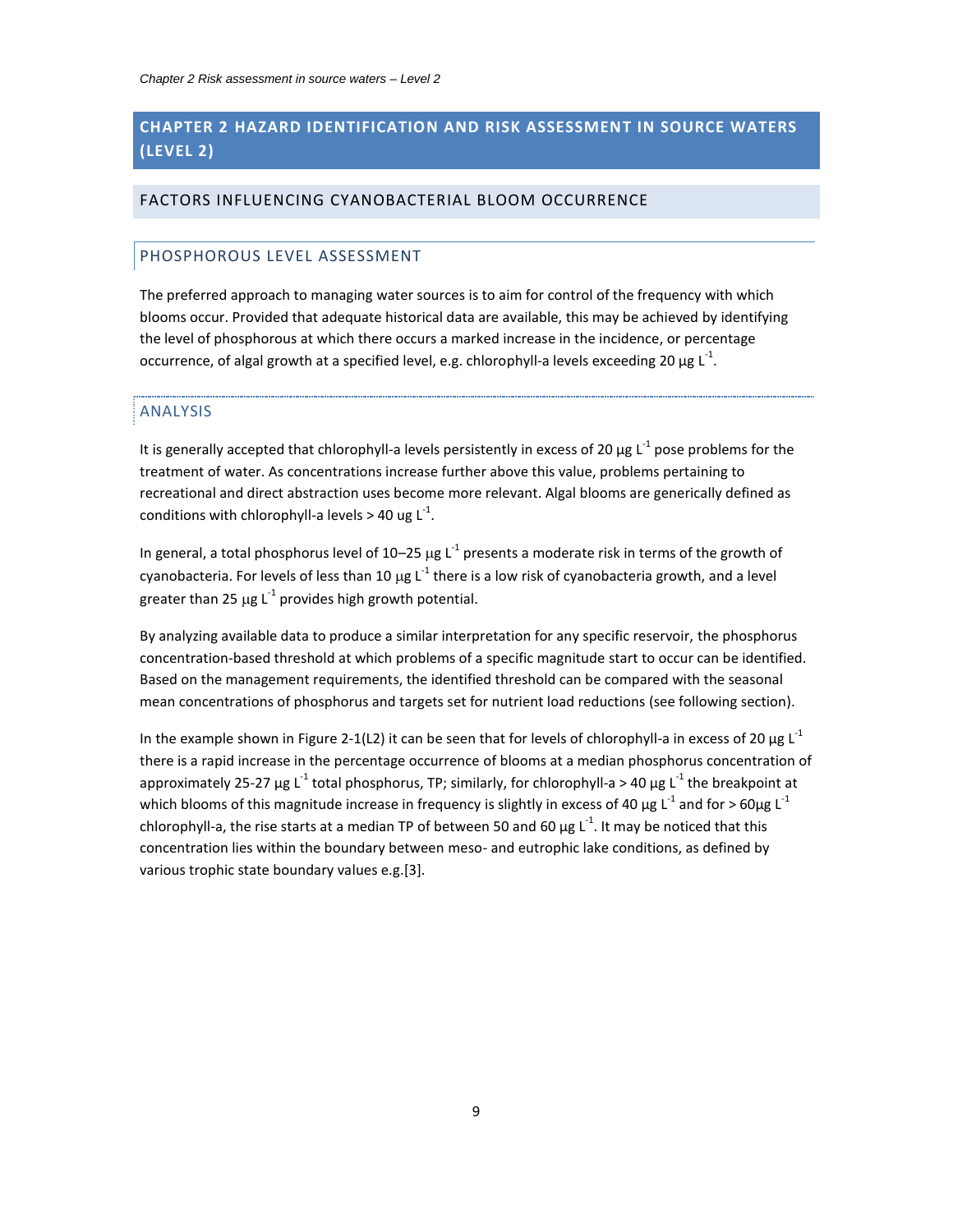

<span id="page-10-0"></span>**Figure 2-1(L2) Percent occurrence of chlorophyll-a concentrations in excess of specified levels as a function of total phosphorous (example)**

By analysing available data to produce a similar interpretation for any specific reservoir, the phosphorus concentration-based threshold at which problems of a specific magnitude start to occur can be identified. Based on the management requirements, the identified threshold can be compared with the seasonal mean concentrations of phosphorus and targets set for nutrient load reductions (see following section).

A large number of South African impoundments are characterized by high ambient levels of phosphorus, with a national median of 55  $\mu$ g L<sup>-1</sup> as total phosphorus. This was compared with a combined analysis of the phosphorus:chlorophyll relationships in 40 reservoirs, with the result shown in [Figure 2-2\(](#page-11-0)L2).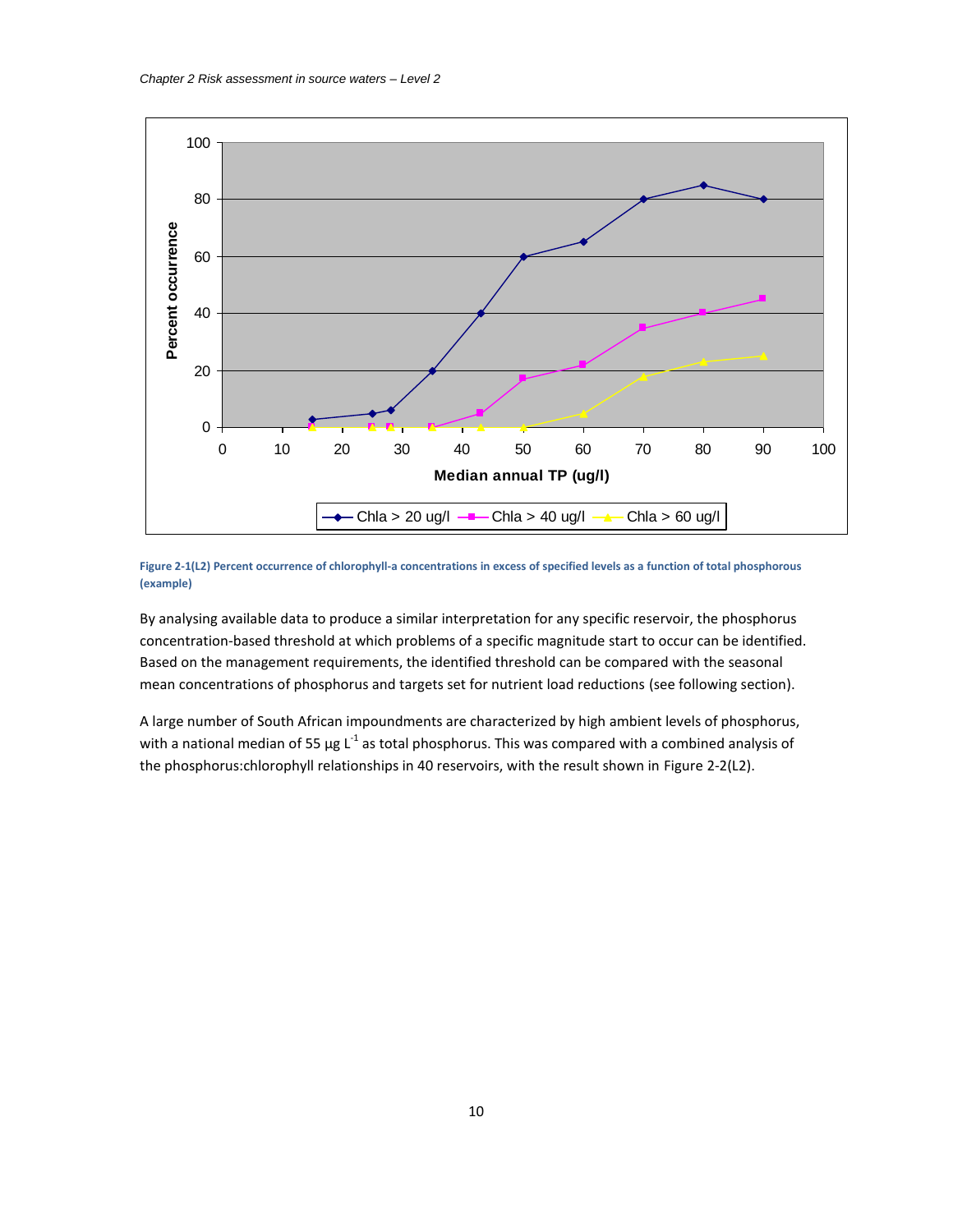

<span id="page-11-0"></span>**Figure 2-2(L2) Percent occurrence of chlorophyll-a concentrations in excess of specified levels for a set of 40 South African reservoirs.**

This analysis reveals that for a median concentration of 55  $\mu$ g L<sup>-1</sup> as total phosphorus, problem levels of chlorophyll-a – at the 20  $\mu$ g L<sup>-1</sup> threshold - will be experienced 12% of the time (the pink line) and blooms, i.e. chlorophyll-a levels > 40  $\mu$ g L<sup>-1</sup>, 5% of the time (the light blue line). This closely reflects the observed situation.

Nutrient-poor reservoirs do not conform to this approach. At the other end of the scale, i.e. high ambient nutrient concentrations, analyses for individual reservoirs reveal a high and persistent level of chlorophyll. For example, Bloemhof Dam [\(Figure 2-3\(](#page-12-0)L2)) has 50  $\mu$ g L<sup>-1</sup> TP as the lower limit of the range of phosphorus concentrations experienced. Under such conditions it can be anticipated that sustained and problematical levels of algal development will be encountered, and the analysis confirms this. In the case of Bloemhof Dam chlorophyll-a levels in excess of 20  $\mu$ g L<sup>-1</sup> are encountered 50% of the time, and blooms start to increase in frequency from a concentration of 70 μg L<sup>-1</sup>. As the median TP for Bloemhof Dam is 86 μg L<sup>-1</sup> it is clear that the dam will be problematical for much of the year.

A similar situation exists for another dam [\(Figure 2-4\(](#page-12-1)L2)), with a marked across-the-board increase in chlorophyll-a occurring at a TP level of 60  $\mu$ g L<sup>-1</sup>. As there are no "low" TP levels, the precise breakpoints cannot be determined but are likely to lie at the 25  $\mu$ g L<sup>-1</sup> TP.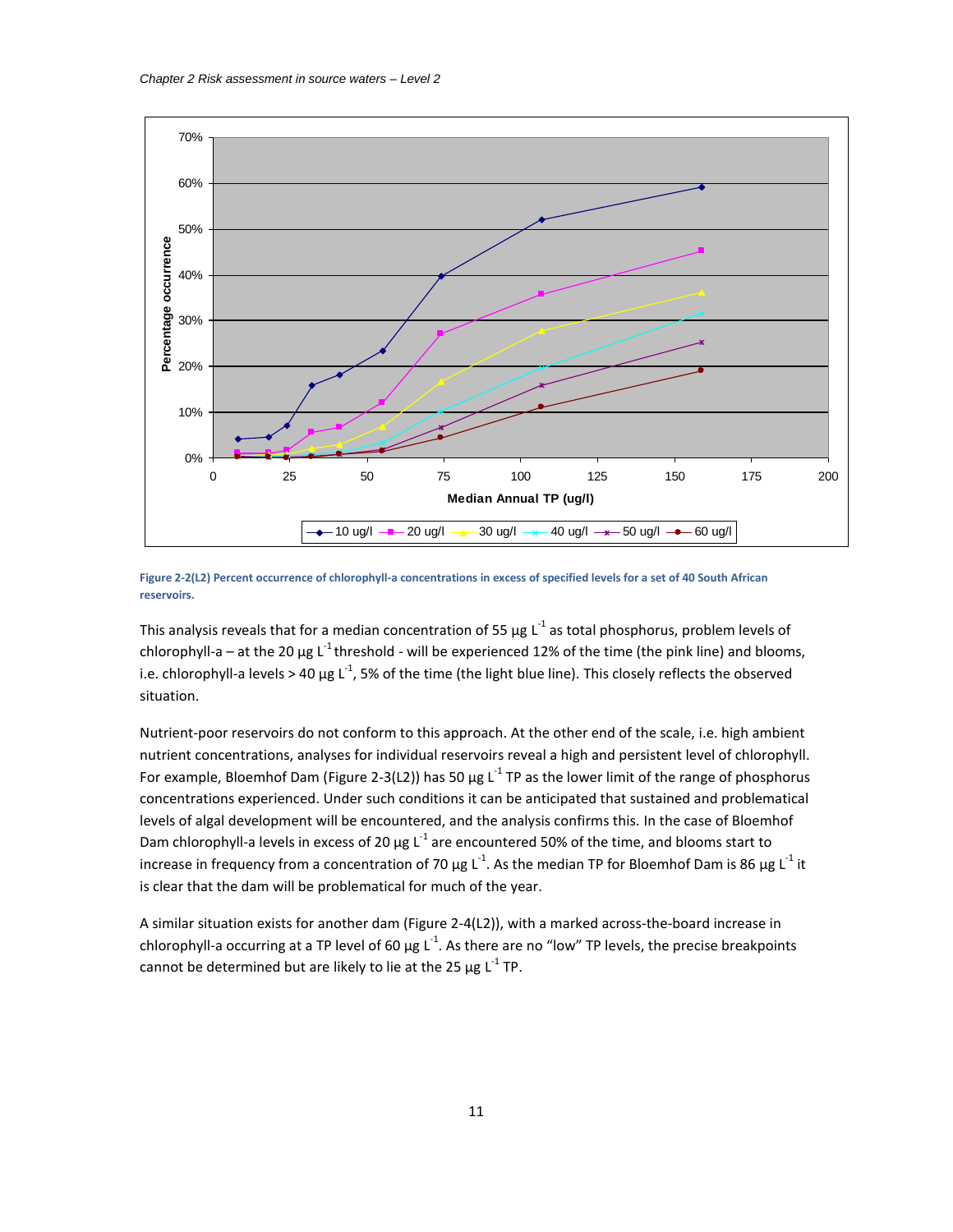

<span id="page-12-0"></span>**Figure 2-3(L2) Percent occurrence of chlorophyll-a concentrations in excess of specified levels in Bloemhof Dam**



<span id="page-12-1"></span>**Figure 2-4(L2) Percent occurrence of chlorophyll-a concentrations in excess of specified levels in Bon Accord Dam.**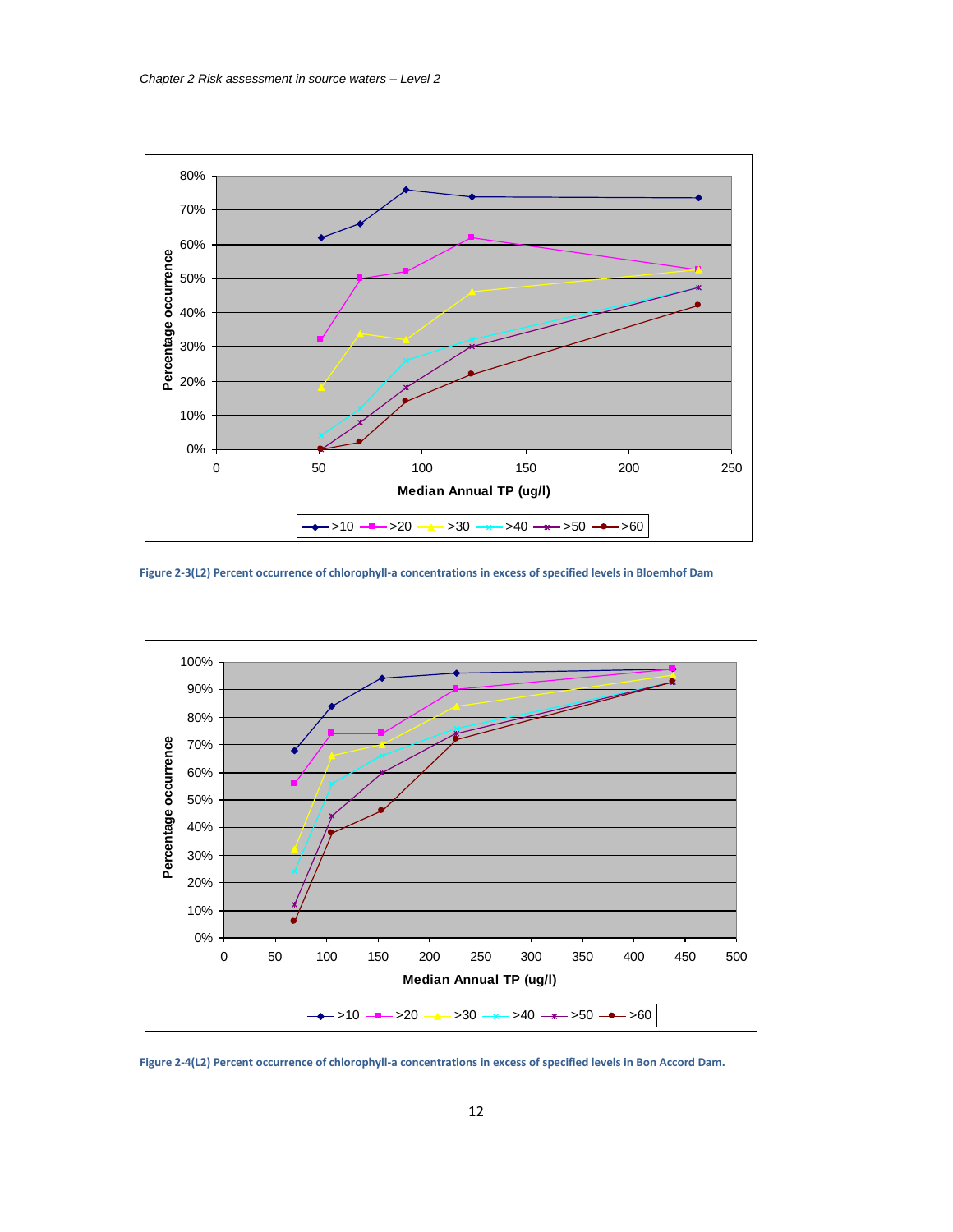Based on this analysis, the following chlorophyll-a-based risk categories can be provisionally defined for South African reservoirs as follows:

| Median Annual TP ( $\mu$ g L <sup>-1</sup> ) | <b>Risk level</b>   |               |  |  |  |  |  |
|----------------------------------------------|---------------------|---------------|--|--|--|--|--|
|                                              | Low-level problems  | <b>Blooms</b> |  |  |  |  |  |
| $0 - 5$                                      | Low                 | Negligible    |  |  |  |  |  |
| $5 - 14$                                     | Moderate            | Low           |  |  |  |  |  |
| $14 - 25$                                    | High                | Moderate      |  |  |  |  |  |
| $25 - 50$                                    | <b>High</b>         |               |  |  |  |  |  |
| $50 - 150$                                   | Very High - Extreme |               |  |  |  |  |  |
| >150                                         | Extreme - Permanent |               |  |  |  |  |  |

## *[Back to level 1](#page-2-1)*

## NUTRIENT LOADING ASSESSMENT

<span id="page-13-0"></span>Various options are available for undertaking basic assessments of the nutrient loading status and associated trophic state in a lake or reservoir. These range from simple application of Vollenweider-type relationships [\[2\]](#page-4-4), to software packages that integrate nutrient loading and reservoir hydromorphology. An example of the latter is the NEAP V1.0 internet-based package developed for South Africa

(http://www.dhec.co.za/neap/login.php).

## WHAT IS NEAP?

NEAP is an internet-based phosphorus based nutrient loading tool for lakes and/or reservoirs which, depending on the level of information entered, allows the user to select one or more outputs that describe, for example, the P-loading generated by the catchment, the trophic condition of the lake, and the lake's likely response to a change in phosphorus loading. NEAP is based on a range of existing phosphorus load-response relationships. By using available information, NEAP V1.0 has been calibrated for use under South African conditions, and in particular for use in reservoirs. It is a relatively simple process to adjust or re-calibrate the model for use in any particular country or region, or indeed for a particular waterbody. In many cases site-specificity overrides regional or national genericity – requiring that a site-specific calibration be used for an individual reservoir.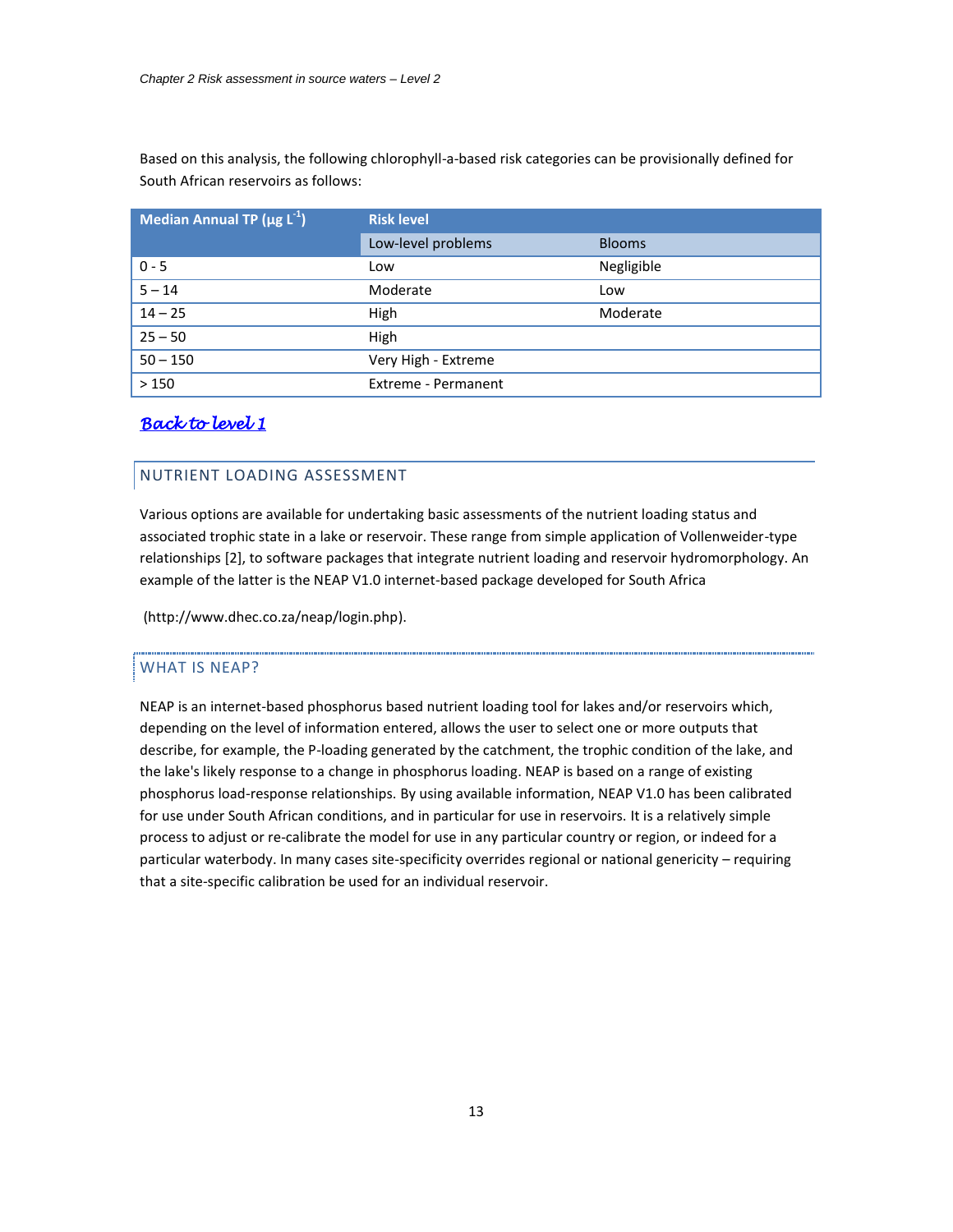#### *Chapter 2 Risk assessment in source waters – Level 2*

| 000                                                                                 | <b>NEAP: User Registration</b>                                                                                                                                                                            |  |
|-------------------------------------------------------------------------------------|-----------------------------------------------------------------------------------------------------------------------------------------------------------------------------------------------------------|--|
|                                                                                     | ◀ ▶ C $\mathcal{L}$ + $\phi$ + $\phi$ + $\phi$ http://www.dhec.co.za/neap/register.php<br>O - Q- Google                                                                                                   |  |
| <b>NEAP</b>                                                                         |                                                                                                                                                                                                           |  |
| Not logged in.                                                                      | <b>User Registration</b>                                                                                                                                                                                  |  |
| Login<br>About NEAP<br><b>NEAP How-To</b><br>Downloads<br>Contact Us<br>Version 1.0 | $Dr \bigoplus Prof \bigoplus Mr \bigoplus Ms \bigoplus$<br>Title<br><b>Full Name</b><br>eg. John Smith<br>Organization<br><b>Position Held:</b><br><b>Telephone Number</b><br><b>Fax Number</b><br>E-mail |  |
|                                                                                     | A valid e-mail address is required. Your login password will be sent to the address you specify here.<br><b>Postal Address</b><br>Cancel<br>Register                                                      |  |
|                                                                                     | Nutrient Enrichment Assessment Protocol<br>Copyright © 2004-2007 DH Environmental Consulting cc<br>powered by electric-egg   www.dhec.co.za/neap                                                          |  |

## THE NEAP DEVELOPMENT PHILOSOPHY

NEAP has been purposefully designed as a simple, phosphorus-based, eutrophication screening tool. As such, it provides a means, which is not data intensive, of determining the degree of nutrient enrichment, or trophic status, of the water body. Once calibrated, it allows the user to determine the manner in which the annual mean concentration of phosphorus is likely to change in response to an increase or decrease in the loading of this element. Such determinations can be made with NEAP at a high (70%) level of confidence.

In most cases, the calibration of dynamic models is severely limited by the availability and/or quality of data. Increasing model complexity also often renders the model lake-specific. The purpose of a screening tool, such as NEAP, is to provide management-related answers without having to resort to an extended period of data collection. The underlying philosophy of NEAP has been to provide a fast and simple to use approximation of the level of eutrophication in a particular reservoir, and to inform options for management. Should more detailed examinations be required, more complex models can be employed as the data become available.

It is intended that subsequent releases of NEAP will incorporate a level of functionality that will support the integration of biogeochemical processes (fate and loss relationships), as well as refinements such as the inclusion of aquaculture impacts. Importantly, later versions will be able to include support for assessing 'virtual' nutrient load reductions relating to management approaches targeting 'top-down' foodweb manipulation.

## WHAT IS NEAP'S LEVEL OF RESOLUTION?

NEAP is a First Level tool, with its central value in its simplicity. NEAP is an annual time-step (dT = 1 year) model, i.e. it requires the minimum level of data for all parameters. Notwithstanding this, the model is robust and allows for relatively rapid screening and classification of individual systems, as well as providing indications of how each assessed waterbody will respond to a change in phosphorus loading.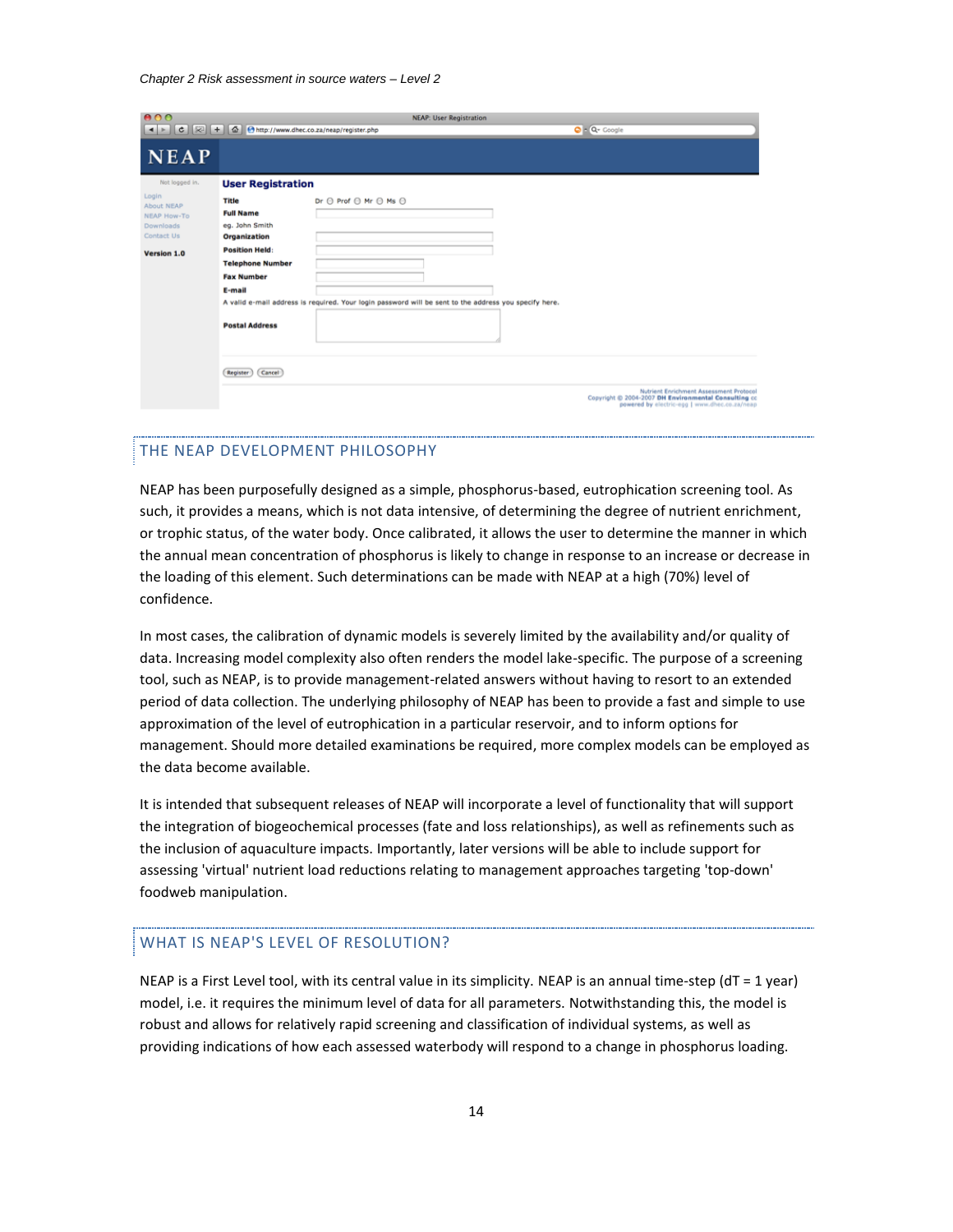Once NEAP has been used to classify and rank systems, more sophisticated predictive tools, requiring monthly, weekly or daily data for a wide range of parameters may be employed. Decisions to rehabilitate a lake or reservoir should not be made on the basis of NEAP alone, nor should higher level predictive modelling necessarily have to follow the use of NEAP. For this reason, a risk assessment component has been integrated into NEAP, providing an indication of the confidence with which the final output is made.

It should be noted that estimates of catchment nutrient loading can contain errors as high as 50% therefore accuracy requires a comprehensive assessment process.

#### INTRODUCTION TO THE MODEL BASE OF NEAP

NEAP is a single layer, single variable (total phosphorus) empirical model that incorporates simple allowances for aspects that are essentially features of multi-layer models, for example the very important need to include sediment loading sub-models.

Several single layer, single variable models have been developed to study the behaviour of phosphorus in different reservoirs. Internationally, the Vollenweider General Lake Model relationship provides the best generic starting point for modelling phosphorus in lakes [\[2\]](#page-4-4). Previously, work conducted on a limited number of South and southern-African reservoirs showed that the OECD-type models [\[3\]](#page-4-3) provided the closest relationship between predicted and observed conditions [14]. This study, which examined 12 models, confirmed that the OECD relationship for phosphorus loading provided a generic fit for South African conditions. However, a predominant characteristic of South African impoundments and shallow lake/vlei environments is a high rate of water exchange (low hydraulic retention times). A more detailed comparison of these models on specific reservoirs indicated that the use of the Walker Reservoir Model [15], a relationship derived for systems with high flushing rates, was more appropriate. Both models have been incorporated and NEAP makes the appropriate selection based on the lake flushing rate determined from the hydrological information that is entered.

NEAP is an annual, single time-step model, i.e. it produces outputs based on annual total or mean values for each parameter.

Models used in NEAP, compared with the Vollenweider General Lake Model:

- *1. Vollenweider General Lake Model*
	- $P = L_p / q_s (1 + T_w^{0.5})$
- *2. OECD (Combined Data Set)*  $P = 1.55({P_i / (1 + \sqrt{T_w})})^{0.82}$
- *3. Walker Reservoir Model*

$$
P = L^*T_w (1 - R) / z
$$
  
\n
$$
R = 1 + [1 - (1 + 4Nr)^{0.5}] / 2Nr
$$
  
\n
$$
Nr = (K_2^*L^*T_w^2)/z
$$
  
\n
$$
K_2 = 0.17q_s / (q_s + 13.3)
$$
  
\nWhere:  $P = \text{average in- lake total phosphorus (mg L}^{-1})$   
\n $[P]_j = \text{annual mean inflow of phosphorus (mg m}^{-3})$   
\n $L_p = \text{annual total phosphorus areal loading (mg m}^{-2} y^{-1})$   
\n $q_s = \text{annual area water loading rate (m y}^{-1})$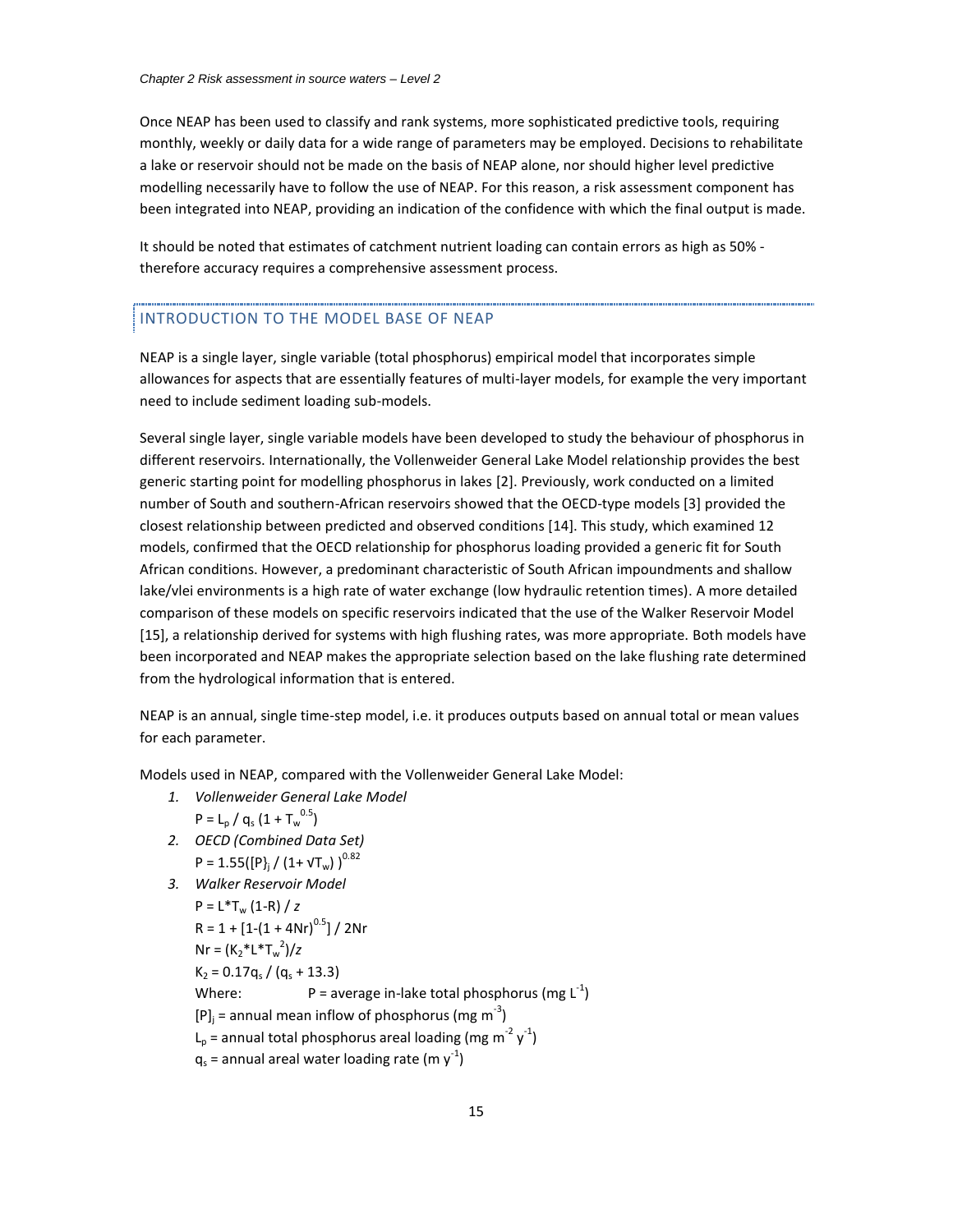$T_w$  = hydraulic retention time, years *z* = mean depth, m

## FEATURES OF NEAP

NEAP V1.0 is a modular, web-based tool incorporating the following components:

- **A** user login and registration module;
- **An "About NEAP" section that describes what NEAP can be used for;**
- $\blacksquare$  A "How-to" section that provides a step-by-step explanation, supported by worked examples, of how NEAP can be used, and which allows the user to download a checklist of requirements that can be completed, and the correct units established, prior to entering data into NEAP;
- $\blacksquare$  Six calculation modules that allow the user to determine one or more of the following:
- **An estimation of the total phosphorus load back-calculated from the observed in-lake condition;**
- **A** phosphorus-loading module that allows for the aggregation of phosphorus loads from multiple sources, and which outputs a predicted in-lake mean annual phosphorus concentration. This module includes allowance for internal loads from sediments to be added;
- $\blacksquare$  A chlorophyll-a prediction module generating an annual mean and peak concentration for chlorophyll-a based on the calculated in-lake phosphorus concentration;
- $\blacksquare$  A trophic state prediction module, with output in two formats;
- **A load-reduction module that outputs the change in condition in response to a selected** reduction in phosphorus loading;
- A risk assessment, based on the concentration at which problematical levels of bloom development (expressed as chlorophyll-a) are likely to be encountered.
- **A** user feedback section that allows the user to post queries to the NEAP developers, or to request assistance or advice for a particular problem.

#### USER UNDERSTANDING OF EUTROPHICATION

It is extremely important that the NEAP user has a reasonable working understanding of what eutrophication is – i.e. that eutrophication is not simply a function of phosphorus loads and concentrations – and that a wide variety of biophysical and chemical factors can enhance or constrain the observed level of eutrophication in a particular waterbody. It is as important for the water resource manager to be able to determine whether or not a particular resource is eutrophic as it is to determine the likelihood of it becoming so, or where it lies on a trend towards an impaired trophic state.

## *[Back to level 1](#page-2-1)*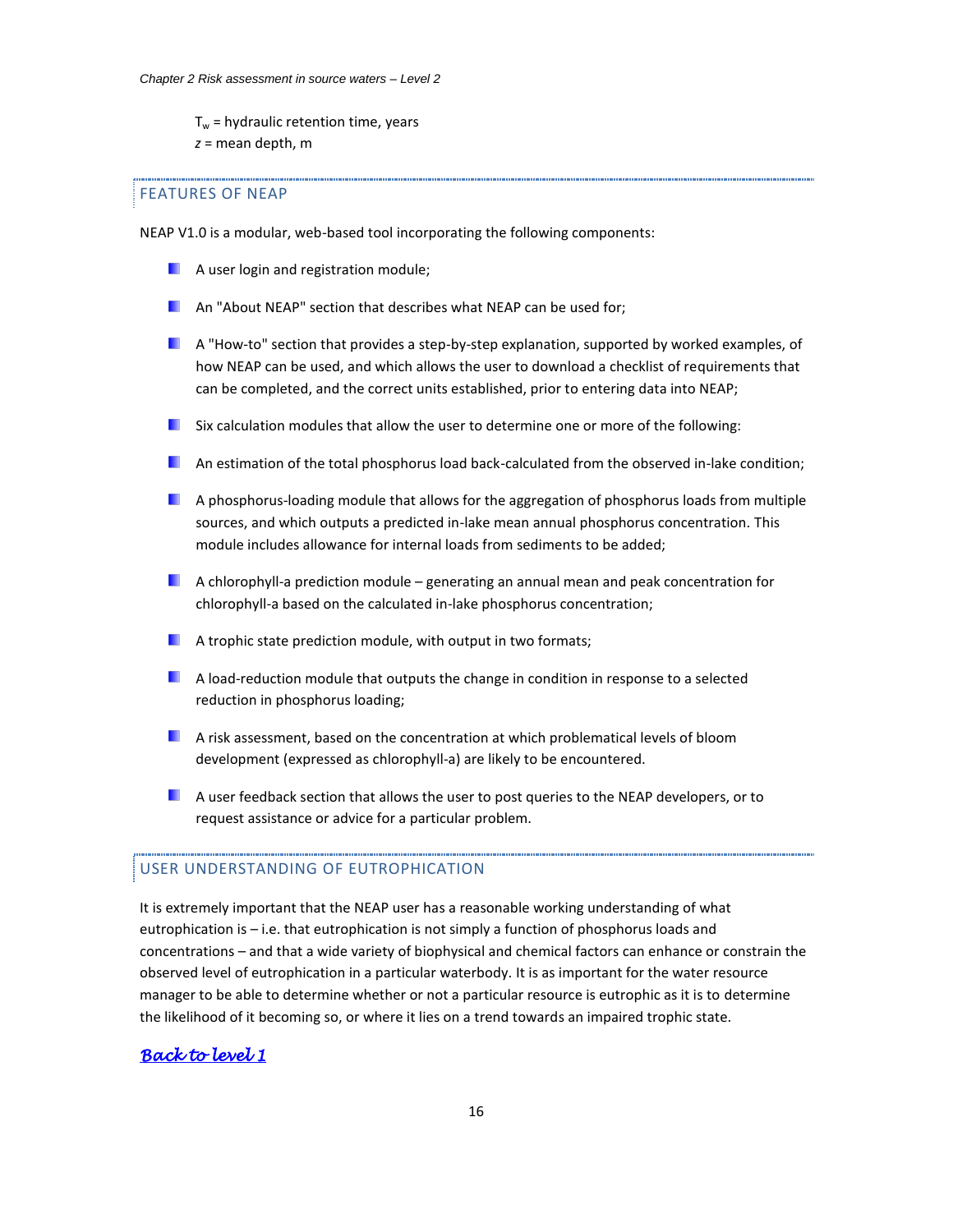## <span id="page-17-3"></span><span id="page-17-2"></span>ASSESSING THE POTENTIAL FOR TOXIN PRODUCTION

## <span id="page-17-0"></span>ASSUMPTIONS USED IN THE CYANOTOXIN PRODUCTION RISK ASSESSMENT MODEL

<span id="page-17-1"></span>**Table 2-1(L2) Assumptions and variables used in the simple cyanobacterial risk assessment model to derive growth and toxin production by cyanobacteria based upon phosphorus supply in reservoirs.** 

|                                                           |                  | <b>Variables used in each Scenario Category</b> |                   |
|-----------------------------------------------------------|------------------|-------------------------------------------------|-------------------|
| Variable inputs and assumptions used for the risk         |                  |                                                 |                   |
| assessment scenario model for calculation of              | <b>Best Case</b> | <b>Most Likely</b>                              | <b>Worst Case</b> |
| cyanobacterial biomass, toxin and odour production        |                  | Case                                            |                   |
| Proportion of Total Phosphorus (TP) pool in the           | 0.36             | 0.6                                             | 0.8               |
| reservoir that is bioavailable                            |                  |                                                 |                   |
| Proportion of the bioavailable P that is converted to     | 0.5              | 0.8                                             | 1.0               |
| Chl-a                                                     |                  |                                                 |                   |
| Proportion of Chl-a that is either Anabaena or            | 0.1              | 0.5                                             | 1.0               |
| Microcystis                                               |                  |                                                 |                   |
| The Chl-a content of Anabaena circinalis (pg/cell) [8]    | 0.72             | 0.72                                            | 0.72              |
| The Chl-a content of Microcystis aeruginosa (pg/cell) [8] | 0.36             | 0.36                                            | 0.36              |
| The production of saxitoxins by Anabaena                  | 0.33             | 0.33                                            | 0.33              |
| The ratio of microcystin to Microcystis Chl-a             | 0.04             | 0.12                                            | 0.4               |

The model calculates chlorophyll yield from available phosphorus concentration which can be modified depending upon the scenario selected. Chlorophyll-a is then translated to cell numbers of *Microcystis* or *Anabaena* using published cell chlorophyll quotas. Cellular content or 'cell quota' ranges for geosmin, saxitoxin and microcystin are applied to estimate the likely yield of the cyanobacterial metabolites under the chosen scenarios.

The assumptions and calculations used with the simple cyanobacterial risk assessment model and their justification are as follows:

- 1) Two general starting assumptions apply for this model:
	- **L** that the climatic conditions are favourable for cyanobacterial growth and therefore the eventual population size is determined by the carrying capacity of the reservoir.
	- **L** that all other conditions for optimum growth are met and the phosphorus concentration is the limiting factor that will determine the eventual algal and cyanobacterial biomass.
- 2) Phosphorus concentrations: The level of total phosphorus (TP) in the example here (i.e. 80  $\mu$ g L<sup>-1</sup> TP) was derived from the average spring/summer concentrations in an actual drinking water reservoir. For the scenario purposes the projected lower and upper levels were selected arbitrarily as half and double this concentration. If historical data is available for your reservoir then it is possible to select equivalent values for the model calculations.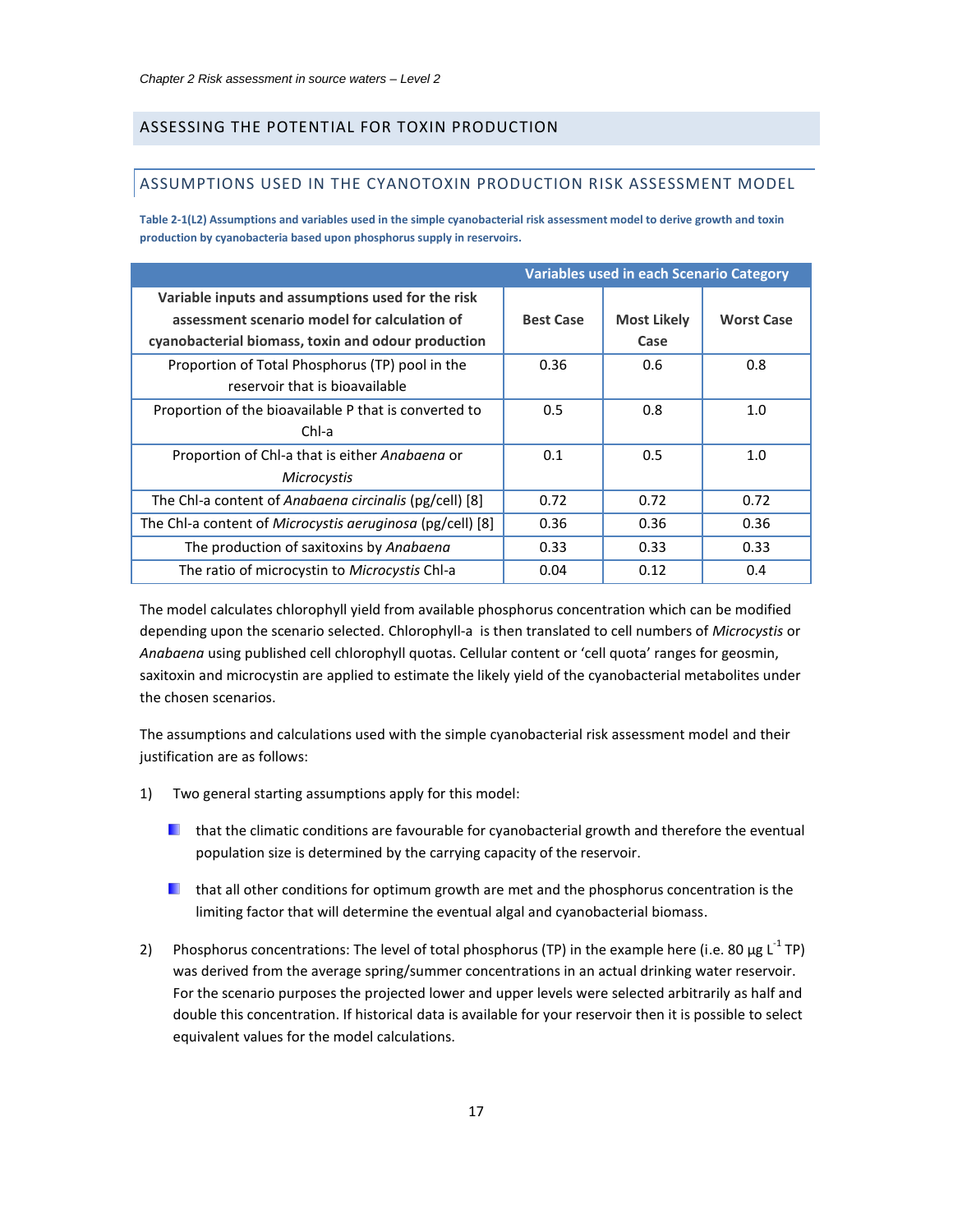- 3) Phosphorus availability: The proportion of total phosphorus (TP) that is bioavailable for uptake and utilisation by organisms will vary between water bodies and an empirical range is used here. The values selected here are: 0.36 for best case; 0.6 for most likely case; 0.8 for the worst case.
- 4) Incorporation of bioavailable P into algal biomass: The proportion of bioavailable P that is converted to chlorophyll-a is assumed to be in the range of 0.5 - 1 (i.e. 50-100%). The assumption is that some bioavailable P will be taken up by other organisms, but most bioavailable P is taken up by phytoplankton and directly translated into chlorophyll-a.
- 5) The proportion of chlorophyll-a that is attributable to either *Anabaena* or *Microcystis* depends upon the degree of dominance achieved by the cyanobacteria and a range of  $0.1 - 1$  (10%-100%) is used here. Major blooms of cyanobacteria can form practically monospecific populations and the 'worst case' scenario assumes that 100% of the chlorophyll-a is *Anabaena* or *Microcystis* accordingly. The 'most likely case' assumes a value of 50%. Reflecting the fact that minor blooms of cyanobacteria may account for less than half of the chlorophyll-a in the reservoir, the 'best case' assumes that 10% of chlorophyll-a is *Anabaena* or *Microcystis.*
- 6) The assumed chlorophyll-a content of *Anabaena circinalis* is 0.72 pg cell<sup>-1</sup> and 0.36 pg cell<sup>-1</sup> for *Microcystis aeruginosa.* These values are based on values published by Reynolds (1984). This is used to determine the number of cells  $mL^{-1}$  from the Chl-a concentration.
- 7) The ratio of microcystin to *Microcystis* chlorophyll-a is derived from the published data and depends upon the strain and environmental conditions. The 'worst case' scenario assumes a ratio of microcystin to *Microcystis* chlorophyll-a of 0.4, which is the maximum of the range published by Chorus and Bartram [\[10\]](#page-5-4). This is reduced to 0.12 for the 'most likely case' and 0.04 for the 'best case' scenario (the mean of the range published by Chorus and Bartram, 1999).
- 8) The production of saxitoxins by *Anabaena* can then be determined from the number of cells mL<sup>-1</sup> using the estimated saxitoxin yield of 0.33 μg L<sup>-1</sup> for *Anabaena* cell density of 5,000 cells mL<sup>-1</sup> (Humpage & Falconer, unpublished). Cell quotas for toxin production will be variable within and between natural populations and over time and other cell quotas can be used where they are available.

The output from this simple model should be considered in the light of a number of factors that will modify and reduce the risk from toxins. For example:

- **The cyanobacteria present may not necessarily produce toxins, even if they are known toxigenic** species.
- **Management strategies are available in the reservoirs to reduce the growth or impact of the** cyanobacterial population (e.g. variable off take height, algicide use, destratification)
- **A** range of variables associated with local conditions including water chemistry and weather patterns may make the conditions unsuitable for cyanobacterial growth.

## *[Back to level 1](#page-8-1)*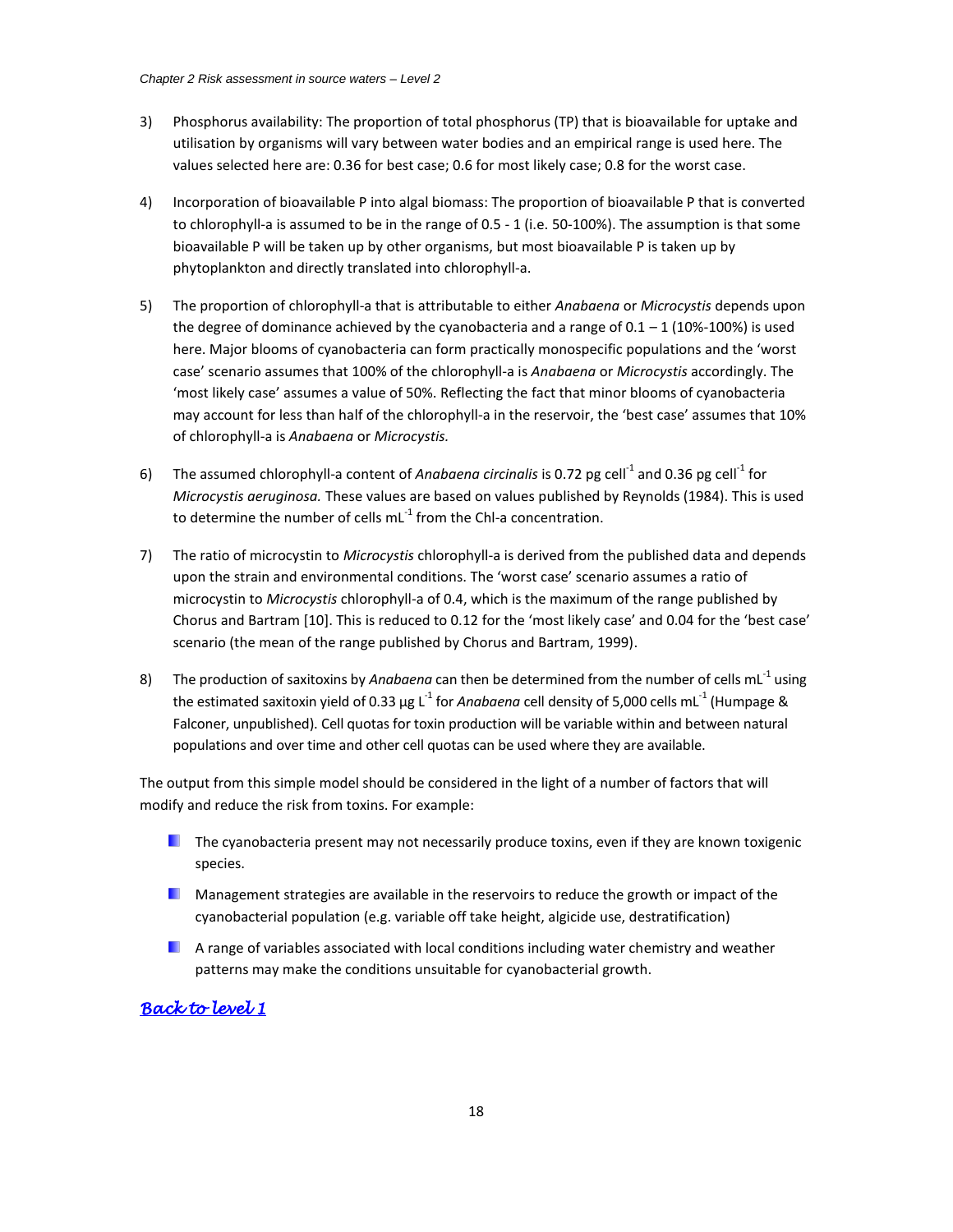## <span id="page-19-1"></span>POTENTIAL ALGAL GROWTH SCENARIOS FOR HUMBUG SCRUB RESERVOIR

#### <span id="page-19-0"></span>INTRODUCTION

Although significant numbers of toxic cyanobacteria have not occurred historically, there are some records of two potentially toxic species (*Microcystis aeruginosa* and *Anabaena circinalis*) in Humbug Scrub Reservoir. Recently there has been an increase in the occurrence of small picoplanktonic cyanobacteria, such as *Aphanothece* in the reservoir. This may reflect improvements in taxonomic processes, or may be due to real increases in the diversity and numbers of these types of cyanobacteria. Both the potentially toxic and picoplanktonic cyanobacteria may present a challenge to the Humbug Scrub water treatment plant. The treatment plant is not able to completely remove algal metabolites such as odours and toxins if a bloom were to occur and may suffer from reduced filter performance if significant picoplanktonic cyanobacteria are present.

#### PROCESS

To address the future risk to water quality and potential challenges to the treatment plant, historical and current water quality data, including physical, chemical and cyanobacterial data were assessed against the current Australian Drinking Water Guidelines (2004)16 and the New South Wales (NSW) Department of Land and Water Conservation Algal Contingency Plan (2000) [17].

A frequency analysis of excursions above guidelines and industry-recognised alert levels (see Chapter 6 for examples of alert levels) was carried out to determine their potential impact on water quality, in particular, the growth of potentially toxic cyanobacteria. This data was used to develop three predicted scenarios. These scenarios can be defined as "likely", "reasonable worst case" and "worst case". They indicate potential outcomes for the growth of the problematic cyanobacterial species *Microcystis aeruginosa* (potentially hepatotoxic) and *Anabaena circinalis* (potentially toxic and odorous) given different defined combinations of conditions. The picoplanktonic cyanobacterium *Aphanothece* has also been included as a representative of this class of cyanobacteria which are small in size but are occurring more frequently in the reservoir.

The scenarios were developed for two sites in the reservoir. The two sites were chosen to represent an 'open water' offtake site and an upstream, shallow 'arm' site. The sites were considered separately to determine whether the shallow arm sites would have the potential to support higher concentrations of cyanobacteria, toxins or odours which may be transported to the open water offtake sites.

The initial conditions for the scenarios employ historical and current water quality data (ie nutrient concentrations, temperature profiles and cyanobacteria numbers) from Humbug Scrub Reservoir and are built upon projections for meteorological conditions that favour algal growth, combined with scenarios for increased nutrient concentrations.

The projections are arbitrary calculations based upon: Favourable meteorological conditions for growth

*and*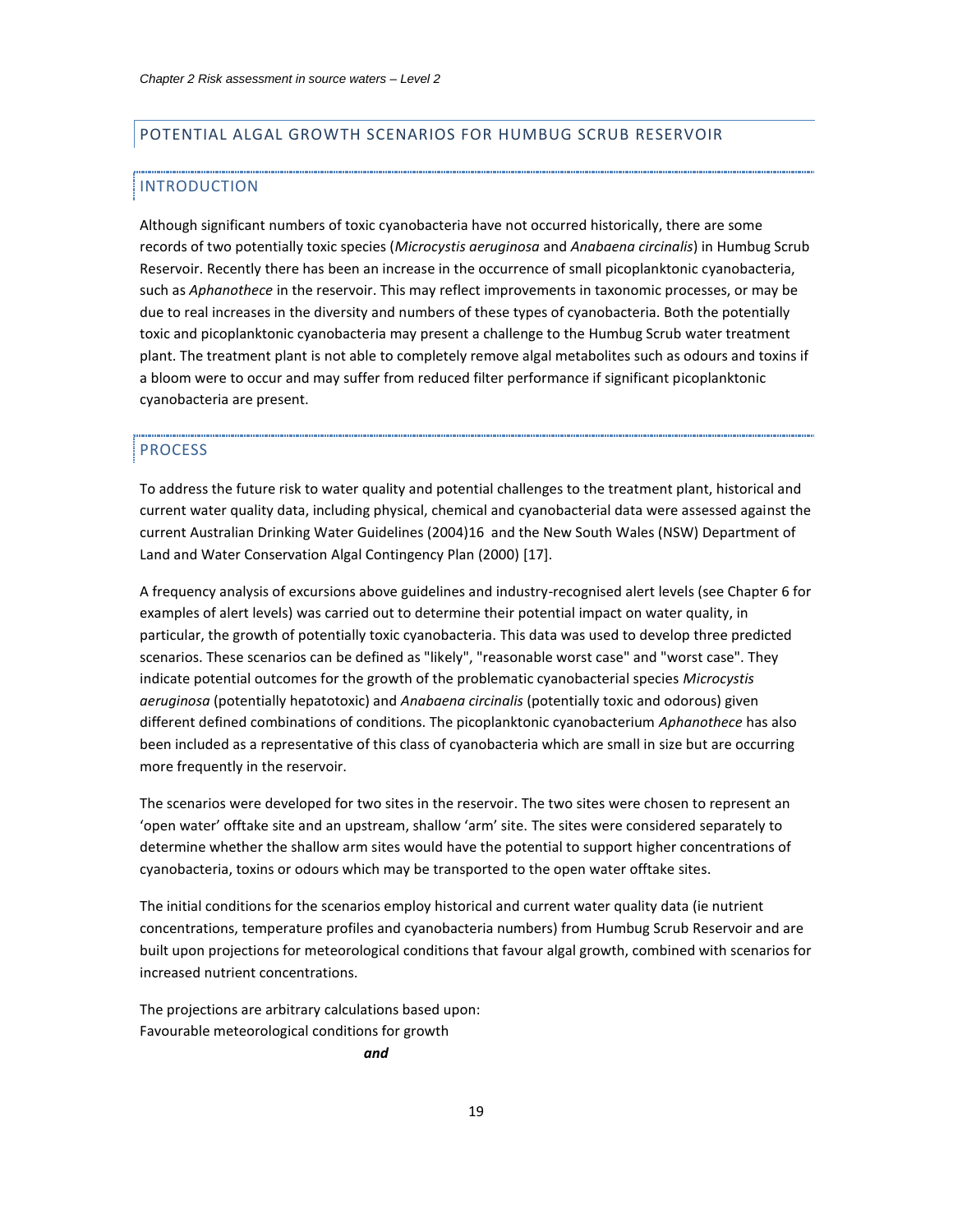Either static or two circumstances leading to increased concentrations of either available and/or total phosphorus

Favourable meteorological conditions are defined as air temperatures greater than  $30^{\circ}$ C with low wind speeds persisting for a period of weeks. These conditions are generally the result of a stable high-pressure system. These meteorological conditions result in a stable water column with elevated temperature, low turbulence and the development of thermal stratification. Stable air temperatures have been used in the scenarios in this case as these conditions are most likely to give rise to thermal stratification. Many studies have shown that thermal stratification is one of the main factors in supporting cyanobacterial blooms. Small fluctuations in air temperature would not generally allow for complete 'overturn' of the reservoir, especially if stratification was persistent and therefore temperature fluctuations have not been considered in the following scenarios.

#### DERIVATION OF SCENARIOS

In order for a substantial blue-green algal (cyanobacterial) population to develop, the appropriate physical and climatic conditions must occur. This is a combination of an extended period of low wind, above average air temperatures and adequate solar radiation input. If these conditions persist for long enough, usually for more than 10 to 14 days, the risk of a problematic cyanobacterial bloom is high. The magnitude of the risk will then be determined by the period of time that the conditions persist, the carrying capacity of the reservoir and the types and effectiveness of management operations implemented. The carrying capacity of the reservoir is the total algal biomass that the physico-chemical conditions in the reservoir will support. The factors that are considered to be limiting to the growth of phytoplankton, and therefore cyanobacteria, are the availability of light, phosphorus (P) and nitrogen (N). As turbidity levels are relatively low in Humbug Scrub, it is unlikely that light will be limiting. Nutrient monitoring in Humbug Scrub reservoir shows that the soluble N: soluble P ratio is greater than the Redfield ratio (7:1 by mass). Given this, it is likely that phosphorus will be the limiting nutrient in the reservoir and this assumption underlies the calculations to determine the cyanobacteria carrying capacity of the reservoir.

Theoretical calculations to determine the final algal population biomass in the reservoir based on nutrient levels employ variables that are based upon selected published empirical variables. The variables and assumptions required are:

- That certain proportions of bio-available P will be converted into chlorophyll-a*,* and,
- **Assuming that conditions are then appropriate for cyanobacterial growth, a proportion of the** chlorophyll-a can be attributed to certain problem species of cyanobacteria.

Published values for chlorophyll-a per cell of *Anabaena circinalis* and *Microcystis aeruginosa* used in this assessment were 0.72 and 0.36 pg cell<sup>-1</sup> respectively [\[8\]](#page-5-3). Therefore for a given chlorophyll-a concentration, the maximum cell concentration for either species can be determined. Concentrations of taste and odour compounds and toxins per cell or per unit chlorophyll-are also published. Bowmer *et al.* [18] report a geosmin:chlorophyll-a ratio of between 59 and 360 ng  $\mu$ g<sup>-1</sup> at 70 and 17  $\mu$ mol m<sup>2</sup> s<sup>-1</sup> photosynthetically active radiation (PAR). Phytoplankton may experience light intensities, fluctuating at the scale of minutes to hours, from 0 to 1800  $\mu$ mol m<sup>2</sup> s<sup>-1</sup> PAR. Therefore these light intensities represent a small part of the range experienced within an illuminated water column, and are not strictly applicable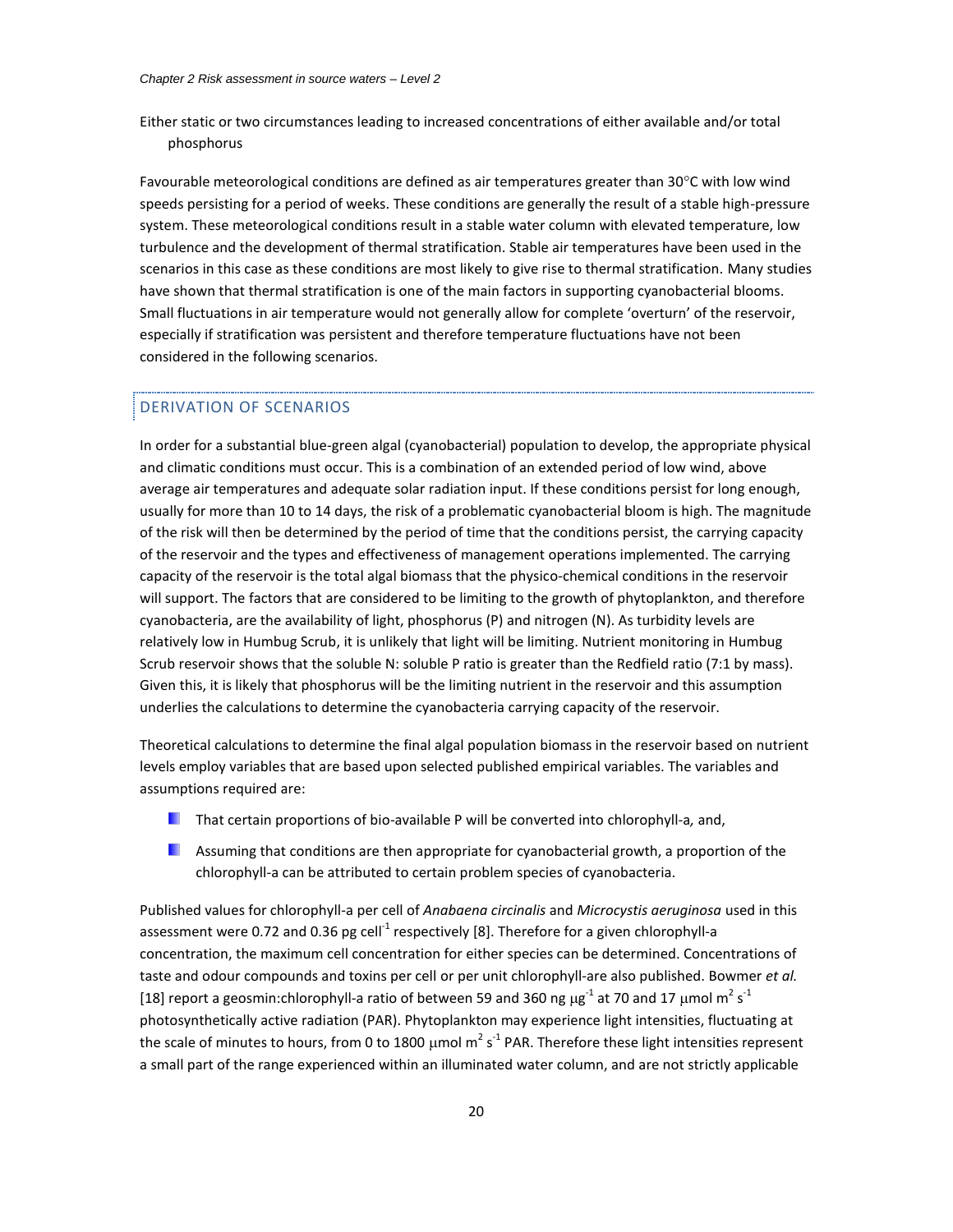to Humbug Scrub Reservoir. However, the relationship between geosmin and chlorophyll is stronger than geosmin and cell dry weight and is therefore more suitable. Chorus and Bartram [\[10\]](#page-5-4) report a mean microcystin:chlorophyll-a ratio of 0.12  $\mu$ g  $\mu$ g<sup>-1</sup>. These relationships can be used to estimate the maximum geosmin concentration or microcystin concentration given a certain chlorophyll yield in the reservoir.

#### RESULTS

#### HUMBUG SCRUB RESERVOIR –SITE A

#### CALCULATIONS

The calculations for these scenarios can be found in [Table 2-2\(](#page-25-0)L2) - [Table 2-4\(](#page-27-0)L2).

## MOST LIKELY CASE

The likely scenario is derived based upon variations to drivers to the current reservoir conditions. This would be the case if the reservoir has reached a state of equilibrium so that there are no significant changes to source water quality over an extended period.

The calculations indicate that, based upon the current phosphorus concentrations at site A, theoretical populations of either *Anabaena circinalis* or *Microcystis aeruginosa* may occur at cell densities of approximately 1,820 and 3,640 cells mL $^{-1}$ , respectively. These cell concentrations would result in a medium alert level situation and geosmin (odour) and microcystin (toxin) concentrations of approximately 13 ng L<sup>-1</sup> and 0.16 µg L<sup>-1</sup>, respectively. While the microcystin concentration is below the Australian Drinking Water Guideline for microcystin, the geosmin concentration is sufficient to potentially cause customer complaints.

The picoplanktonic cyanobacterium *Aphanothece* could theoretically reach a cell concentration of approximately 100,000 cells mL<sup>-1</sup> under this scenario. Using a biovolume conversion this would result in an Alert Level 1 status using the draft national protocol for monitoring cyanobacteria in Australian surface freshwaters, Alert Levels Framework. If cell concentrations are used a high algal alert level situation would occur using the NSW DLWC Algal Contingency Plan in the reservoir.

#### REASONABLE WORST CASE

The reasonable worst case scenario considers the situation where there is an increase in the proportion of the current total phosphorus concentration that is bio-available. This may occur due to the distribution of different "species" or types of phosphorus. This may be caused by changes in microbial activity associated with altered physico-chemical environment, which in turn affects the mobilisation of phosphorus in the reservoir.

The calculations for this scenario predict that under these conditions, populations of approximately 6,000 and 12,000 cells mL<sup>-1</sup> of *Anabaena circinalis* or *Microcystis aeruginosa* may occur, respectively. These cell concentrations would result in a medium alert level situation and geosmin and microcystin concentrations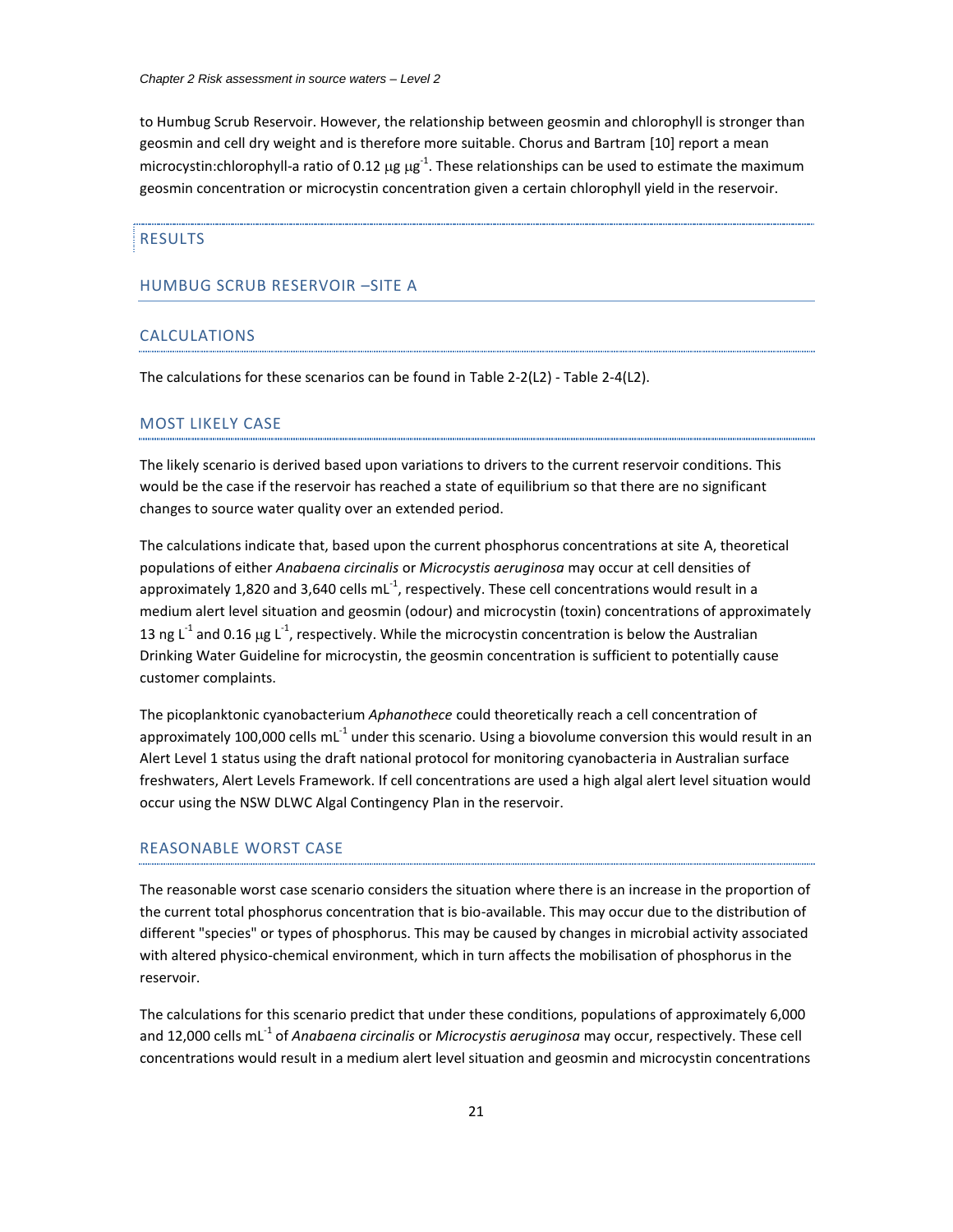of approximately 43 ng L<sup>-1</sup> and 0.52  $\mu$ g L<sup>-1</sup>, respectively. This geosmin concentration would cause widespread complaints if not removed by the treatment process, however the microcystin concentration remains below the drinking water guideline for microcystin (1.3  $\mu$ g L<sup>-1</sup>).

## WORST CASE

This scenario considers the situation where the internal and external loads to the reservoir become almost entirely available, the problem species became completely dominant and the odour compound or toxin were produced at their maximum reported rates. For this scenario to develop the absolute total phosphorus concentration would be likely to increase to, or above, 100  $\mu$ g L<sup>-1</sup>. In this 'worst-case scenario' high geosmin and microcystin concentrations would occur if there was a bloom of the appropriate species. This extreme worst case is very unlikely to occur in the short term, and would require significant decline in the source water quality over a period of time.

#### HUMBUG SCRUB RESERVOIR –SITE B

#### CALCULATIONS

The calculations for these scenarios can be found in [Table 2-5\(](#page-28-0)L2) - [Table 2-7\(](#page-30-0)L2).

#### MOST LIKELY CASE

The calculations indicate that, based upon the current phosphorus concentrations at site B, theoretical populations of either *Anabaena circinalis* or *Microcystis aeruginosa* may occur at cell densities of approximately 2,100 and 4,100 cells mL $^{-1}$ , respectively. These cell concentrations would result in a medium alert level situation and geosmin (odour) and microcystin (toxin) concentrations of approximately 15 ng L<sup>-1</sup> and 0.18 µg L<sup>-1</sup>, respectively. While the microcystin concentration is below the Australian Drinking Water Guideline for microcystin, the geosmin concentration is sufficient to potentially cause customer complaints.

#### REASONABLE WORST CASE

The calculations for this scenario predict that under these conditions, populations of approximately 13,000 and 25,000 cells mL<sup>-1</sup> of *Anabaena circinalis* or *Microcystis aeruginosa* may occur, respectively. These cell concentrations would result in a medium alert level situation for *Anabaena circinalis* and a high alert level status for *Microcystis aeruginosa* and geosmin and microcystin concentrations of approximately 91 ng L<sup>-1</sup> and 1.1 µg L<sup>-1</sup>, respectively. This geosmin concentration would cause widespread complaints if not removed by the treatment process and the microcystin concentration is approximating the drinking water guideline for microcystin (1.34  $\mu$ g L<sup>-1</sup>), and would require health risk assessment and appropriate water treatment for toxin removal.

## WORST CASE

The worst case scenario for Site B is similar to site A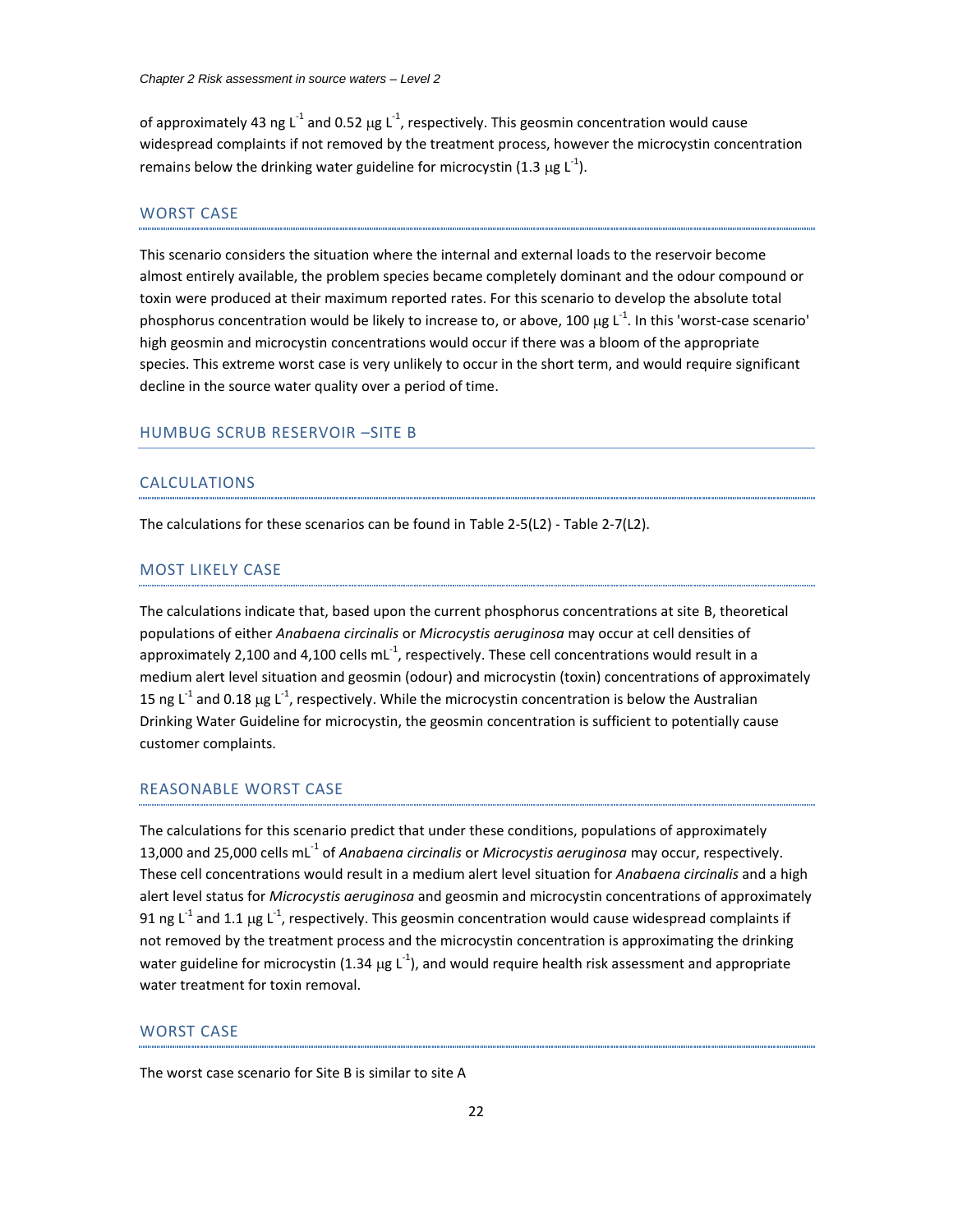#### **CONCLUSIONS**

These scenarios indicate that Humbug Scrub Reservoir could develop taste and odour problems associated with cyanobacterial growth without any deterioration in source water quality, provided the seed source for problem cyanobacteria were available and could reach their potential under favourable meteorological conditions, or there was an increase in internal nutrient load - i.e. for the "likely" case. It is not possible to estimate or speculate upon the introduction or occurrence of the problematic cyanobacterial species in the reservoir, however these species have been recorded in the past. It must also be added that the exact nature of the physico-chemical environment that favours one type of algae or cyanobacteria over another is not entirely understood. These issues relate to subtle factors such as, for example, trace element chemistry, and microbial or grazing interactions.

The "likely" scenario which can be considered quite possible given the current reservoir conditions, could result in a medium alert level/Alert Level 1 situation. The reasonable worst case scenario can be considered to be an infrequent event (1 in 5-10 years), however as it could result in an high alert level status (Alert Level 2) there would be considerable risk associated with this scenario.

It is apparent that under certain circumstances, in the analysis of the scenarios for each site in the reservoirs, that the upstream, arm sites are more likely to support a significant cyanobacterial bloom, which could lead to significant taste, odour or toxin production. An example of this is evident in the reasonable worst case scenario for Humbug Scrub Reservoir. In this situation the predicted levels of both *Microcystis aeruginosa* and *Anabaena circinalis* are approximately twice as high at site B compared to the levels at site A. The corresponding geosmin and microcystin levels are also two-fold higher at the upstream sites.

The algal growth scenarios also show that the reservoir can support high concentrations of picoplanktonic cyanobacteria such as *Aphanothece*. The likely scenario shows that blooms could develop which contain numbers of around 100,000 cells mL<sup>-1</sup> to 200,000 cells mL<sup>-1</sup> of *Aphanothece*. This corresponds to around the Alert Level 1 category of the Alert Levels Framework for freshwater algae in drinking water (see Chapter 6).

#### RISK REDUCTION

To assess risk reduction it is necessary to first identify the factors that affect the consequence and frequency ratings of the hazard.

#### **CONSEQUENCE**

The factors that may influence the consequence of an event include,

- **N** Whether the cyanobacterium that occurs is toxic and/or odorous
- Is the monitoring frequency sufficient to detect the cyanobacteria to allow a management response?
- What management strategies and options are available when an alert level event occurs?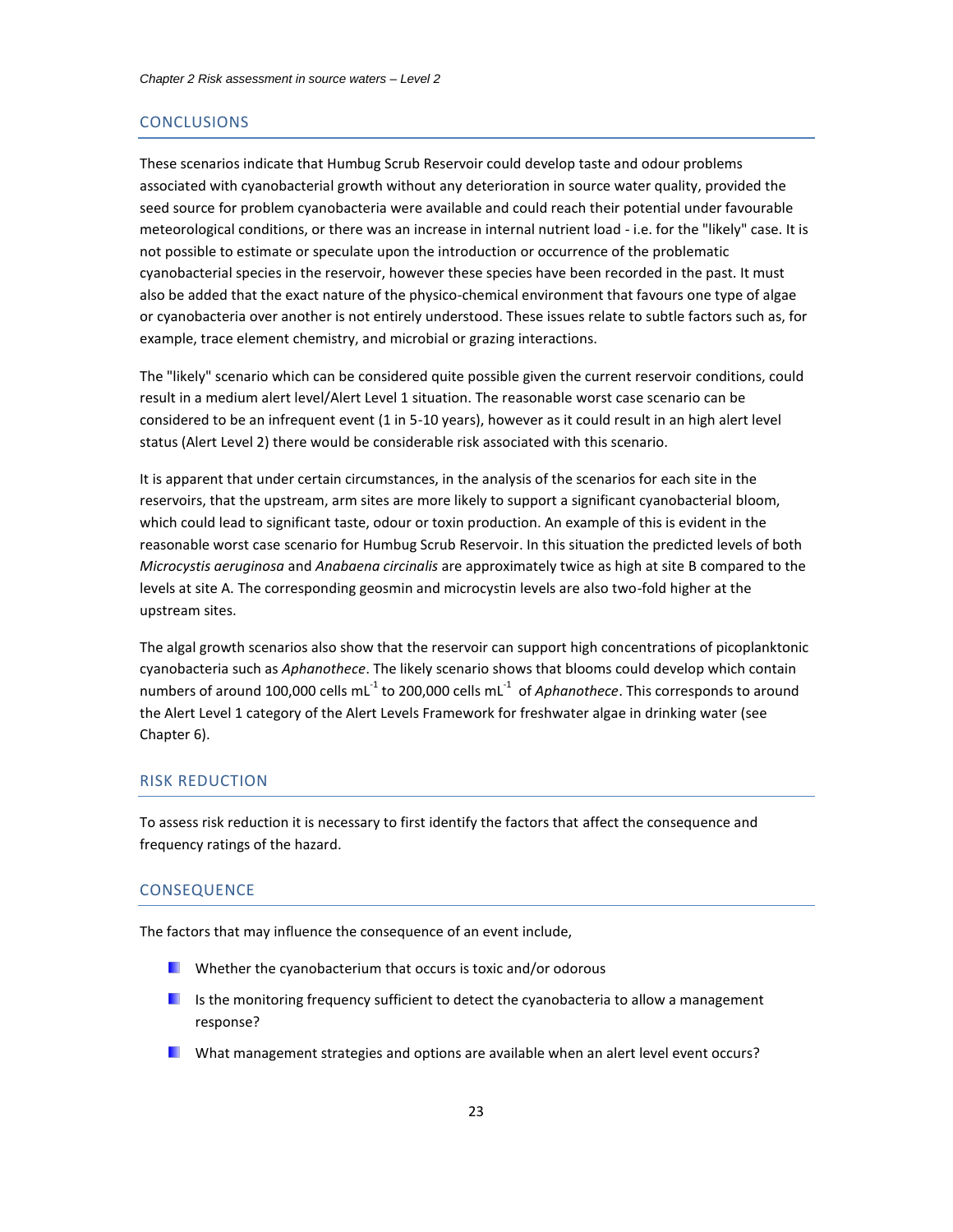In consideration of the factors which influence the consequence of an event, a number of points should be documented.

- **There is no possibility for control over the toxicity of taste and odour compounds produced.**
- We would expect to exceed the detection or low alert level/Alert Level 1 threshold if the monitoring program in place is adequate. This means that during normal circumstances, even when monitoring is adequate, a low alert level status may persist in the reservoir.
- $\blacksquare$  The 'in reservoir' management strategies that may be applied are destratification, variable offtake height and algicide use. These management options will vary in their feasibility and effectiveness for Humbug Scrub Reservoir. For the use of algicides there are the operational, legislative (permits or registration) and environmental issues associated with their use. These have not been addressed in the past, although they are not insurmountable as an option.

## **FREQUENCY**

The factors that may affect the frequency rating include,

- **N** Weather patterns associated with the El Niño Southern Oscillation
- **In reservoir management strategies such as destratification and algicide application.**

In consideration of the factors which influence the frequency of an event, a number of points should be documented.

While the weather patterns associated with the El Nino cannot be controlled, it may be predictable and accounted for in the management of monitoring programs.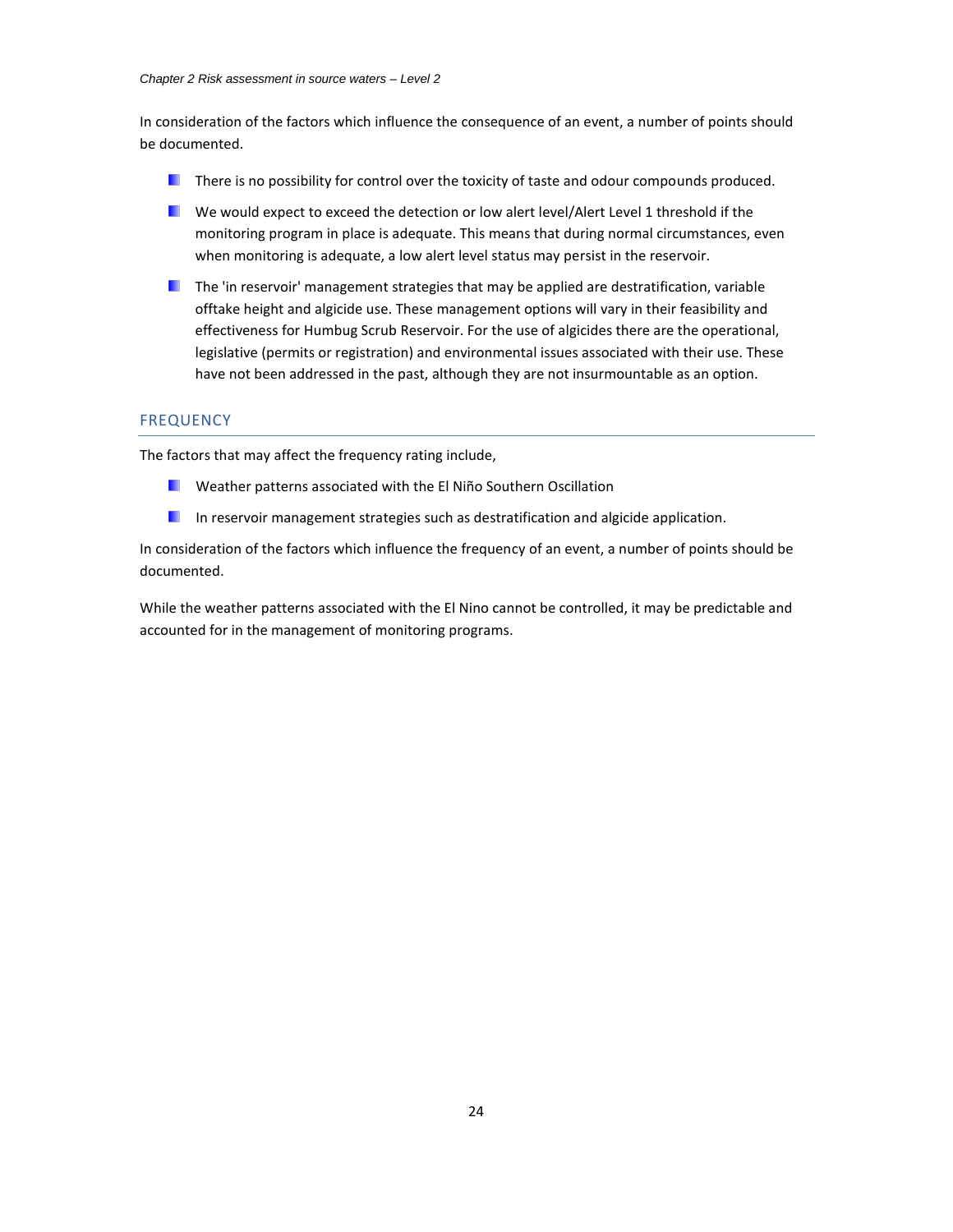**Table 2-2(L2) Calculation Table for "Likely" Scenario in Humbug Scrub Reservoir, site A**

<span id="page-25-0"></span>

| <b>Calculations</b>  |                                   |               |                |                |                |                |               |               |                |               |                 |               |
|----------------------|-----------------------------------|---------------|----------------|----------------|----------------|----------------|---------------|---------------|----------------|---------------|-----------------|---------------|
| <b>Scenario</b>      | The climatic                      | The           | The            | The            | The            | The Chl-a      | The Chl-a     | The ratio of  | The            | The ratio of  | The             | The Chl-a     |
| <b>Assumptions:</b>  | conditions are                    | proportion of | proportion of  | proportion of  | proportion of  | content of     | content per   | geosmin to    | proportion of  | microcystin   | proportion of   | content of    |
|                      | favourable for                    | bio-available | bio-available  | Chl-a that is  | Chl-a that is  | Anabaena       | cell of       | Anabaena      | extra-cellular | to            | Chl-a that is   | Aphanothece   |
|                      | cyanobacterial                    | $ITP$ is:     | P converted    | Anabaena:      | Microcystis:   | circinalis is: | Microcystis   | Chl-a is:     | geosmin is:    | Microcystis   | Aphanothece:    | is: (pg/cell) |
|                      | growth                            |               | to Chl-a is:   |                |                | (pg/cell)      | aeruginosa    |               |                | Chl-a         |                 |               |
|                      |                                   |               |                |                |                |                | is: (pg/cell) |               |                |               |                 |               |
| Value:               | Yes                               | 0.364         | 0.8            | 0.5            | 0.5            | 0.72           | 0.36          | 100           | 0.1            | 0.12          | 0.41            | 0.01          |
| Comments:            | Population                        | Some total P  | Some           | Will depend    | Will depend    | Published      | Published     | Mean of       | Mean of        | Mean of       | Will depend     | Value found   |
|                      | size is then                      | unavailable   | bioavailable P | upon the       | upon the       | value          | value         | published     | published      | published     | upon the        | in Laboratory |
|                      | determined by                     | due to        | will be taken  | degree of      | degree of      | (Reynolds      | (Reynolds     | range         | range          | range         | degree of       | Cultures      |
|                      | carrying                          | binding to    | up by other    | dominance      | dominance      | 1984)          | 1984)         | (Bowmer et    | (Bowmer et     | (Chorus and   | dominance       | (Hobson Pers  |
|                      | capacity of the $ $ particles etc |               | organisms      | achieved       | achieved       |                |               | al. 1992)     | al. 1992)      | Bartram       | achieved        | Com)          |
|                      | reservoir                         |               |                |                |                |                |               |               |                | (1999)        |                 |               |
| Justification:       | Given Stable                      | This value is | Most bio-      | Minor blooms   | Minor blooms   |                |               | Depends       | Depends        | Depends       | Mean of         |               |
|                      | conditions                        | calculated    | available P is | of             | of             |                |               | upon the      | upon the       | upon the      | calculated      |               |
|                      | phosphorus                        | from Humbug   | taken up by    | cyanobacteria  | cyanobacteria  |                |               | strain and    | strain and     | strain and    | proportion of   |               |
|                      | concentration is Scrub            |               | phytoplankton  | may account    | may account    |                |               | environmental | environmental  | environmental | chlorophyll-    |               |
|                      | likely to                         | historical    |                | for less than  | for less than  |                |               | conditions    | conditions     | conditions    | attributable to |               |
|                      | determine                         | data.         |                | half the Chl-a | half the Chl-a |                |               |               |                |               | small cyano's   |               |
|                      | biomass in                        |               |                |                |                |                |               |               |                |               | in Humbug       |               |
|                      | freshwaters                       |               |                |                |                |                |               |               |                |               | Scrub           |               |
|                      | <b>Concentration in Reservoir</b> |               |                |                |                |                |               |               |                |               |                 |               |
|                      | TP                                | <b>FRP</b>    | Chl-a          | Chl-a          | Chl-a          | Anabaena       | Microcystis   | geosmin       | geosmin        | microcystin   | Chl-a           | Aphanothece   |
|                      | ug/L                              | ug/L          | ug/L           | ug/L           | ug/L           | cells/mL       | cells/mL      | ng/L          | ng/L           | ug/L          | ug/L            | cells/mL      |
|                      | 50                                | 18.20         | 14.56          | 7.28           | 7.28           | 10,111         | 20,222        | 728.00        | 72.80          | 0.87          | 5.97            | 596,960       |
|                      | 20                                | 7.28          | 5.82           | 2.91           | 2.91           | 4,044          | 8,089         | 291.20        | 29.12          | 0.35          | 2.39            | 238,784       |
| <b>Current Level</b> | 9                                 | 3.28          | 2.62           | 1.31           | 1.31           | 1,820          | 3,640         | 131.04        | 13.10          | 0.16          | 1.07            | 107,453       |
|                      | 5                                 | 1.82          | 1.46           | 0.73           | 0.73           | 1,011          | 2,022         | 72.80         | 7.28           | 0.09          | 0.60            | 59,696        |
|                      | $\overline{2}$                    | 0.73          | 0.58           | 0.29           | 0.29           | 404            | 809           | 29.12         | 2.91           | 0.03          | 0.24            | 23,878        |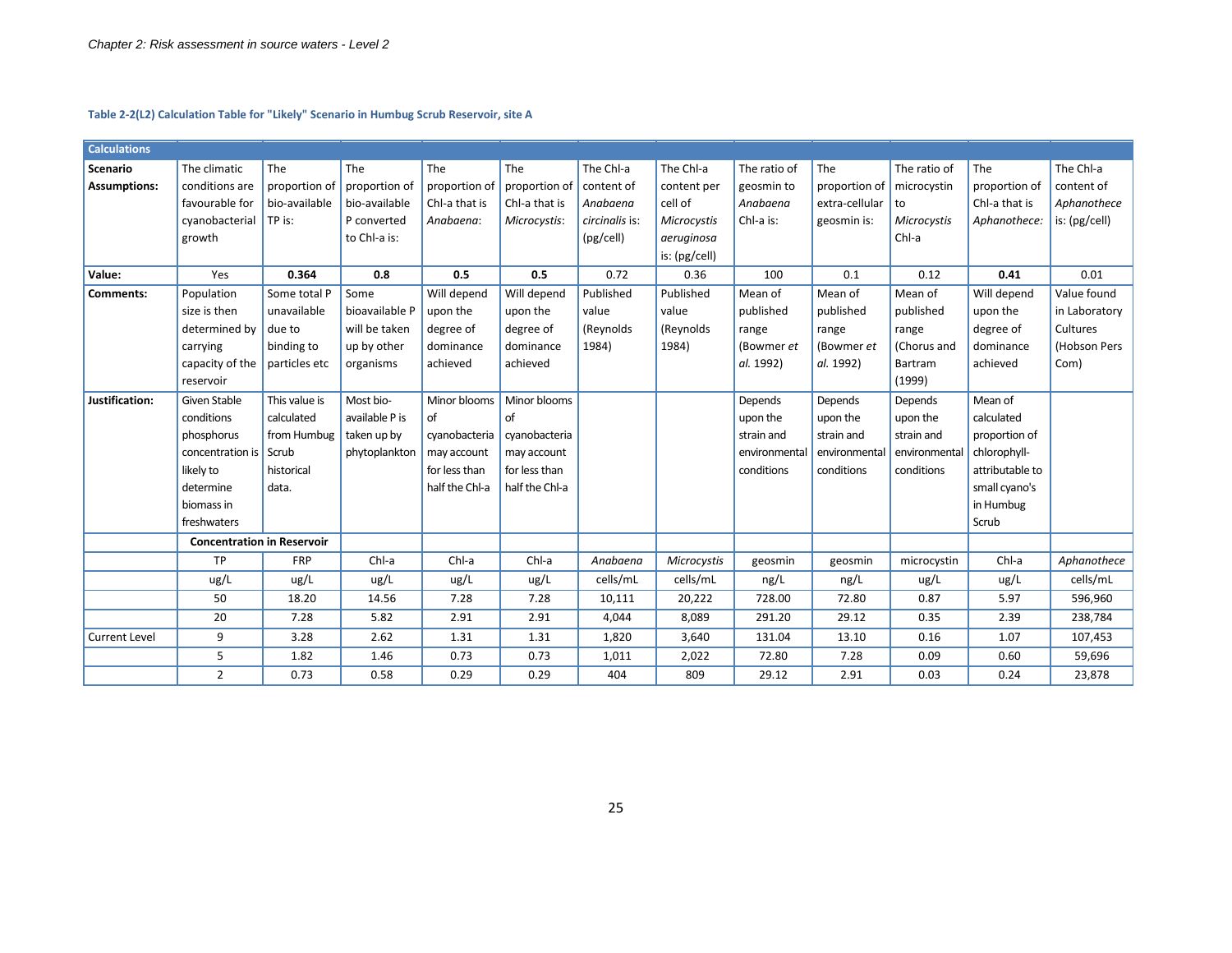#### **Table 2-3(L2) Calculation Table for "Reasonable Worst Case" Scenario in Humbug Scrub Reservoir, site A**

| <b>Calculations</b>  |                                   |                 |                        |               |                  |                |               |               |                |               |                 |               |
|----------------------|-----------------------------------|-----------------|------------------------|---------------|------------------|----------------|---------------|---------------|----------------|---------------|-----------------|---------------|
| Scenario             | The climatic                      | The             | The proportion $ $ The |               | The proportion   | The Chl-a      | The Chl-a     | The ratio of  | The            | The ratio of  | The             | The Chl-a     |
| <b>Assumptions:</b>  | conditions are                    | proportion of   | of bio-available       | proportion of | of Chl-a that is | content of     | content per   | geosmin to    | proportion of  | microcystin   | proportion of   | content of    |
|                      | favourable for                    | bio-available   | P converted to         | Chl-a that is | Microcystis:     | Anabaena       | cell of       | Anabaena      | extra-cellular | to            | Chl-a that is   | Aphanothece   |
|                      | cyanobacterial                    | TP is:          | Chl-a is:              | Anabaena:     |                  | circinalis is: | Microcystis   | Chl-a is:     | geosmin is:    | Microcystis   | Aphanothece:    | is: (pg/cell) |
|                      | growth                            |                 |                        |               |                  | (pg/cell)      | aeruginosa    |               |                | Chl-a         |                 |               |
|                      |                                   |                 |                        |               |                  |                | is: (pg/cell) |               |                |               |                 |               |
| Value:               | Yes                               | 0.6             | $\mathbf{1}$           | 0.8           | 0.8              | 0.72           | 0.36          | 100           | 0.1            | 0.12          | $\mathbf{1}$    | 0.01          |
| Comments:            | Population size                   | Some total P    | Some                   | Will depend   | Will depend      | Published      | Published     | Maximum of    | Maximum of     | Maximum of    | Will depend     | Published     |
|                      | is then                           | unavailable     | bioavailable P         | upon the      | upon the         | value          | value         | published     | published      | published     | upon the        | value         |
|                      | determined by                     | due to          | will be taken          | degree of     | degree of        | (Reynolds      | (Reynolds     | range         | range          | range         | degree of       | (Reynolds     |
|                      | carrying                          | binding to      | up by other            | dominance     | dominance        | 1984)          | 1984)         | (Bowmer et    | (Bowmer et     | (Chorus and   | dominance       | 1984)         |
|                      | capacity of the                   | particles etc   | organisms              | achieved      | achieved         |                |               | al. 1992)     | al. 1992)      | Bartram       | achieved        |               |
|                      | reservoir                         |                 |                        |               |                  |                |               |               |                | (1999)        |                 |               |
| Justification:       | Given Stable                      | Higher          | Most bio-              | Major blooms  | Major blooms     |                |               | Depends       | Depends        | Depends       | Maximum of      |               |
|                      | conditions                        | proportions of  | available P is         | of            | of               |                |               | upon the      | upon the       | upon the      | calculated      |               |
|                      | phosphorus                        | TP are          | taken up by            | cyanobacteria | cyanobacteria    |                |               | strain and    | strain and     | strain and    | proportion of   |               |
|                      | concentration is                  | bioavailable in | phytoplankton          | can form      | can form         |                |               | environmental | environmental  | environmental | chlorophyll-    |               |
|                      | likely to                         | more            |                        | practically   | practically      |                |               | conditions    | conditions     | conditions    | attributable to |               |
|                      | determine                         | eutrophic       |                        | monospecific  | monospecific     |                |               |               |                |               | small cyano's   |               |
|                      | biomass in                        | conditions      |                        | dominance     | dominance        |                |               |               |                |               | in Humbug       |               |
|                      | freshwaters                       |                 |                        |               |                  |                |               |               |                |               | Scrub           |               |
|                      | <b>Concentration in Reservoir</b> |                 |                        |               |                  |                |               |               |                |               |                 |               |
|                      | <b>TP</b>                         | <b>FRP</b>      | Chl-a                  | Chl-a         | Chl-a            | Anabaena       | Microcystis   | geosmin       | geosmin        | microcystin   | Chl-a           | Aphanothece   |
|                      | ug/L                              | ug/L            | ug/L                   | ug/L          | ug/L             | cells/mL       | cells/mL      | ng/L          | ng/L           | ug/L          | ug/L            | cells/mL      |
| Increase             | 50                                | 30.00           | 30.00                  | 24.00         | 24.00            | 33,333         | 66,667        | 2400.00       | 240.00         | 2.88          | 30.00           | 3,000,000     |
|                      | 20                                | 12.00           | 12.00                  | 9.60          | 9.60             | 13,333         | 26,667        | 960.00        | 96.00          | 1.15          | 12.00           | 1,200,000     |
| <b>Current Level</b> | 9                                 | 5.40            | 5.40                   | 4.32          | 4.32             | 6,000          | 12,000        | 432.00        | 43.20          | 0.52          | 5.40            | 540,000       |
|                      | 5                                 | 3.00            | 3.00                   | 2.40          | 2.40             | 3,333          | 6,667         | 240.00        | 24.00          | 0.29          | 3.00            | 300,000       |
| Decrease             | $\overline{2}$                    | 1.20            | 1.20                   | 0.96          | 0.96             | 1,333          | 2,667         | 96.00         | 9.60           | 0.12          | 1.20            | 120,000       |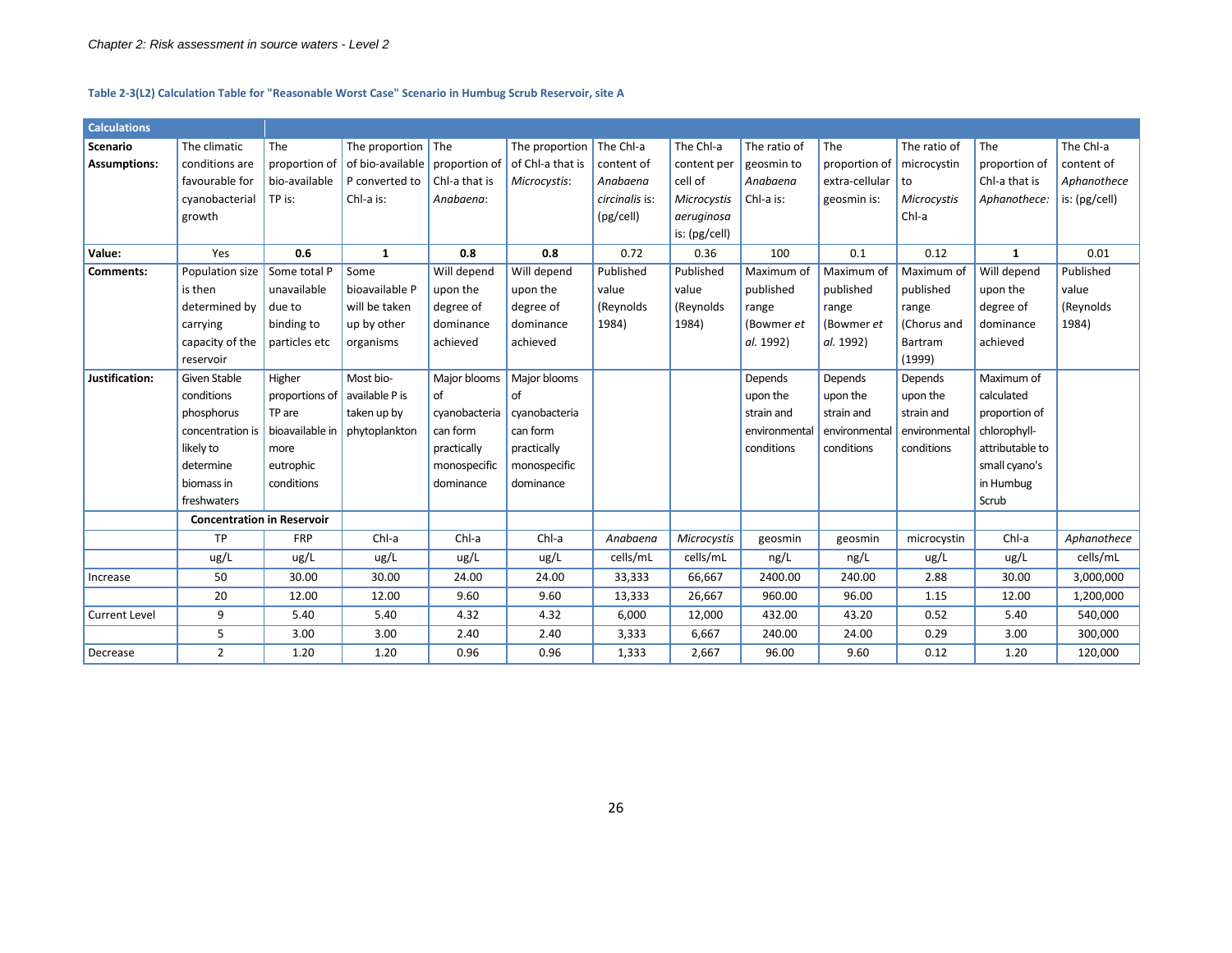#### **Table 2-4(L2) Calculation Table for "Worst Case" Scenario in Humbug Scrub Reservoir, site A**

<span id="page-27-0"></span>

| <b>Calculations</b>  |                                   |                               |                                 |               |               |                |                |                |                                           |                |                                                        |                 |
|----------------------|-----------------------------------|-------------------------------|---------------------------------|---------------|---------------|----------------|----------------|----------------|-------------------------------------------|----------------|--------------------------------------------------------|-----------------|
| Scenario             | The climatic                      | The                           | <b>The</b>                      | The           | <b>The</b>    | The Chl-a      | The Chl-a      | The ratio of   | <b>The</b>                                | The ratio of   | The proportion                                         | The Chl-a       |
| <b>Assumptions:</b>  | conditions are                    | proportion of                 | proportion of                   | proportion of | proportion of | content of     | content per    | geosmin to     | proportion of                             |                | microcystin to of Chl-a that is                        | content of      |
|                      | favourable for                    | bio-available                 | bio-available $P$ Chl-a that is |               | Chl-a that is | Anabaena       | cell of        | Anabaena       | extra-cellular                            | Microcystis    | Aphanothece:                                           | Aphanothece is: |
|                      | cyanobacterial                    | TP is:                        | converted to                    | Anabaena:     | Microcystis:  | circinalis is: | Microcystis    | Chl-a is:      | geosmin is:                               | Chl-a          |                                                        | (pg/cell)       |
|                      | growth                            |                               | Chl-a is:                       |               |               | (pg/cell)      | aeruginosa is: |                |                                           |                |                                                        |                 |
|                      |                                   |                               |                                 |               |               |                | (pg/cell)      |                |                                           |                |                                                        |                 |
| Value:               | Yes                               | 0.8                           | $\mathbf{1}$                    | $\mathbf{1}$  | $\mathbf{1}$  | 0.72           | 0.36           | 360            | 0.4                                       | $\mathbf{1}$   | 0.8                                                    | 0.01            |
| Comments:            | Population size                   | Some total P                  | Some                            | Will depend   | Will depend   | Published      | Published      | Maximum of     | Maximum of                                | Maximum of     | Will depend                                            | Published value |
|                      | is then                           | unavailable                   | bioavailable P                  | upon the      | upon the      | value          | value          | published      | published                                 | published      | upon the                                               | (Reynolds 1984) |
|                      | determined by                     | due to                        | will be taken                   | degree of     | degree of     | (Reynolds      | (Reynolds      | range          | range                                     | range (Chorus  | degree of                                              |                 |
|                      | carrying capacity binding to      |                               | up by other                     | dominance     | dominance     | 1984)          | 1984)          | (Bowmer et     | (Bowmer et                                | and Bartram    | dominance                                              |                 |
|                      | of the reservoir                  | particles etc                 | organisms                       | achieved      | achieved      |                |                | al. 1992)      | al. 1992)                                 | (1999)         | achieved                                               |                 |
| Justification:       | Given Stable                      | Higher                        | Most bio-                       | Major blooms  | Major blooms  |                |                |                |                                           |                | Depends upon Depends upon Depends upon Minor blooms of |                 |
|                      | conditions                        | proportions of available P is |                                 | of            | οf            |                |                | the strain and | the strain and                            | the strain and | cyanobacteria                                          |                 |
|                      | phosphorus                        | TP are                        | taken up by                     | cyanobacteria | cyanobacteria |                |                |                | environmental environmental environmental |                | may account for                                        |                 |
|                      | concentration is                  |                               | bioavailable in phytoplankton   | can form      | can form      |                |                | conditions     | conditions                                | conditions     | less than half the                                     |                 |
|                      | likely to                         | more                          |                                 | practically   | practically   |                |                |                |                                           |                | Chl-a                                                  |                 |
|                      | determine                         | eutrophic                     |                                 | monospecific  | monospecific  |                |                |                |                                           |                |                                                        |                 |
|                      | biomass in                        | conditions                    |                                 | dominance     | dominance     |                |                |                |                                           |                |                                                        |                 |
|                      | freshwaters                       |                               |                                 |               |               |                |                |                |                                           |                |                                                        |                 |
|                      | <b>Concentration in Reservoir</b> |                               |                                 |               |               |                |                |                |                                           |                |                                                        |                 |
|                      | TP                                | <b>FRP</b>                    | Chl-a                           | Chl-a         | Chl-a         | Anabaena       | Microcystis    | geosmin        | geosmin                                   | microcystin    | Chl-a                                                  | Aphanothece     |
|                      | ug/L                              | ug/L                          | ug/L                            | ug/L          | ug/L          | cells/mL       | cells/mL       | ng/L           | ng/L                                      | ug/L           | ug/L                                                   | cells/mL        |
| Increase             | 50                                | 40.00                         | 40.00                           | 40.00         | 40.00         | 55,556         | 111,111        | 14400.00       | 5760.00                                   | 40.00          | 32.00                                                  | 3,200,000       |
|                      | 20                                | 16.00                         | 16.00                           | 16.00         | 16.00         | 22,222         | 44,444         | 5760.00        | 2304.00                                   | 16.00          | 12.80                                                  | 1,280,000       |
| <b>Current Level</b> | 9                                 | 7.20                          | 7.20                            | 7.20          | 7.20          | 10,000         | 20,000         | 2592.00        | 1036.80                                   | 7.20           | 5.76                                                   | 576,000         |
|                      | 5                                 | 4.00                          | 4.00                            | 4.00          | 4.00          | 5,556          | 11,111         | 1440.00        | 576.00                                    | 4.00           | 3.20                                                   | 320,000         |
| Decrease             | $\overline{2}$                    | 1.60                          | 1.60                            | 1.60          | 1.60          | 2,222          | 4,444          | 576.00         | 230.40                                    | 1.60           | 1.28                                                   | 128,000         |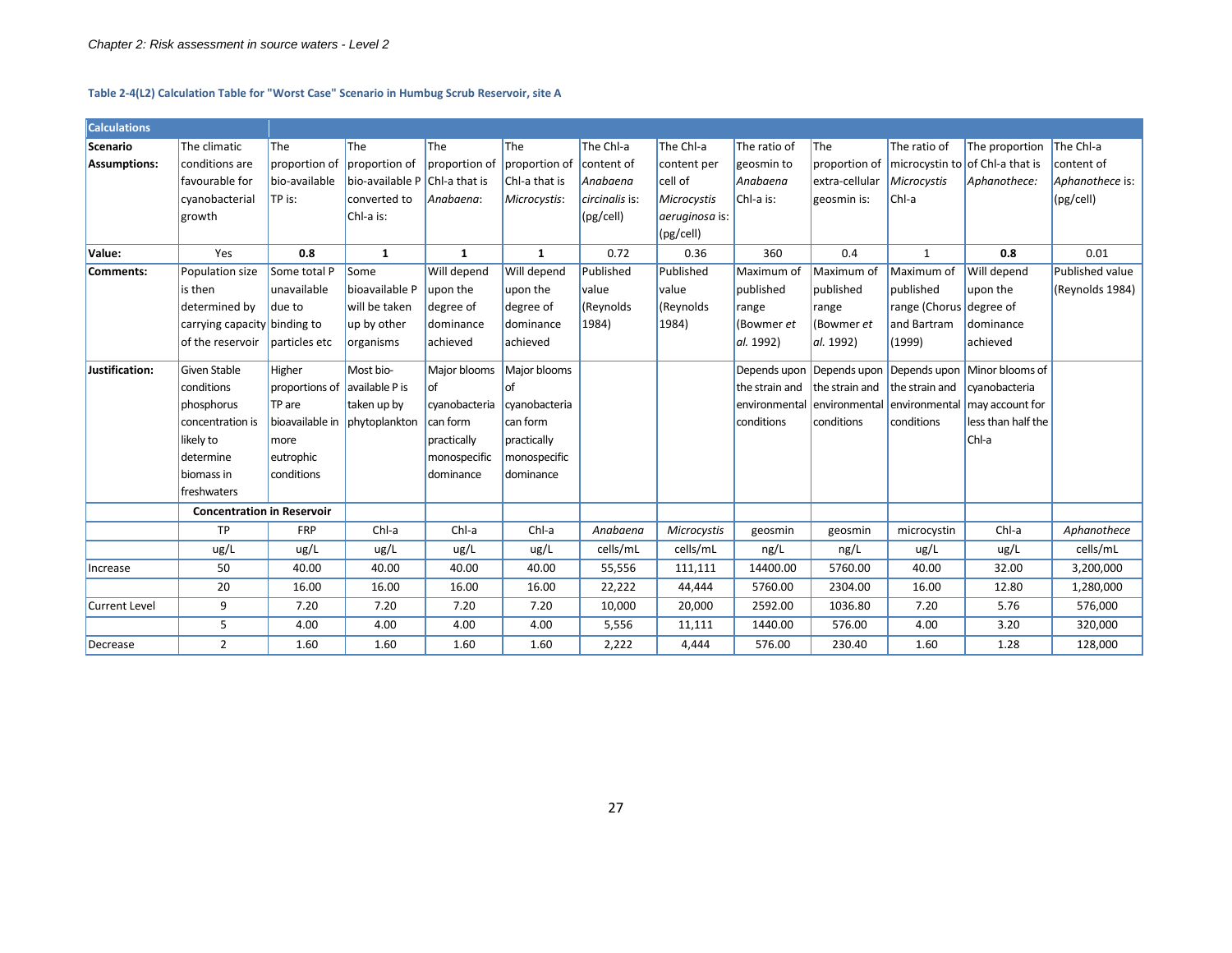#### **Table 2-5(L2) Calculation Table for "Likely" Scenario in Humbug Scrub Reservoir, site B**

<span id="page-28-0"></span>

| <b>Calculations</b>  |                                   |                                    |                |                |                             |                |                |                |                |                                        |                  |                 |
|----------------------|-----------------------------------|------------------------------------|----------------|----------------|-----------------------------|----------------|----------------|----------------|----------------|----------------------------------------|------------------|-----------------|
| Scenario             | The climatic                      | The proportion of The              |                | The            | The proportion              | The Chl-a      | The Chl-a      | The ratio of   | <b>The</b>     | The ratio of                           | The proportion   | The Chl-a       |
| Assumptions:         | conditions are                    | bio-available TP is: proportion of |                | proportion of  | of Chl-a that is            | content of     | content per    | geosmin to     |                | proportion of microcystin to           | of Chl-a that is | content of      |
|                      | favourable for                    |                                    | bio-available  | Chl-a that is  | Microcystis:                | Anabaena       | cell of        | Anabaena       | extra-cellular | Microcystis                            | Aphanothece:     | Aphanothece is: |
|                      | cyanobacterial                    |                                    | P converted    | Anabaena:      |                             | circinalis is: | Microcystis    | Chl-a is:      | geosmin is:    | Chl-a                                  |                  | (pg/cell)       |
|                      | growth                            |                                    | to Chl-a is:   |                |                             | (pg/cell)      | aeruginosa is: |                |                |                                        |                  |                 |
|                      |                                   |                                    |                |                |                             |                | (pg/cell)      |                |                |                                        |                  |                 |
| Value:               | Yes                               | 0.13                               | 0.8            | 0.5            | 0.5                         | 0.72           | 0.36           | 100            | 0.1            | 0.12                                   | 0.41             | 0.01            |
| Comments:            | Population size                   | Some total P                       | Some           | Will depend    | Will depend                 | Published      | Published      | Mean of        | Mean of        | Mean of                                | Will depend      | Value found in  |
|                      | is then                           | unavailable due to bioavailable P  |                | upon the       | upon the                    | value          | value          | published      | published      | published range upon the               |                  | Laboratory      |
|                      | determined by                     | binding to                         | will be taken  | degree of      | degree of                   | (Reynolds      | (Reynolds      | range          | range          | (Chorus and                            | degree of        | <b>Cultures</b> |
|                      | carrying                          | particles etc                      | up by other    | dominance      | dominance                   | 1984)          | 1984)          | (Bowmer et     | (Bowmer et     | Bartram (1999)                         | dominance        | Hobson Pers     |
|                      | capacity of the                   |                                    | organisms      | achieved       | achieved                    |                |                | al. 1992)      | $aL$ 1992)     |                                        | achieved         | Com)            |
|                      | reservoir                         |                                    |                |                |                             |                |                |                |                |                                        |                  |                 |
| Justification:       | Given Stable                      | This value is                      | Most bio-      |                | Minor blooms Minor blooms   |                |                |                |                | Depends upon Depends upon Depends upon | Mean of          |                 |
|                      | conditions                        | calculated from                    | available P is | of             | lof                         |                |                | the strain and | the strain and | the strain and                         | calculated       |                 |
|                      | phosphorus                        | Humbug Scrub                       | taken up by    |                | cyanobacteria cyanobacteria |                |                | environmental  | environmental  | lenvironmental                         | proportion of    |                 |
|                      | concentration is historical data. |                                    | phytoplankto   | may account    | may account for             |                |                | conditions     | conditions     | conditions                             | chlorophyll-     |                 |
|                      | likely to                         |                                    |                | for less than  | less than half              |                |                |                |                |                                        | attributable to  |                 |
|                      | determine                         |                                    |                | half the Chl-a | the Chl-a                   |                |                |                |                |                                        | small cyano's in |                 |
|                      | biomass in                        |                                    |                |                |                             |                |                |                |                |                                        | Humbug Scrub     |                 |
|                      | freshwaters                       |                                    |                |                |                             |                |                |                |                |                                        |                  |                 |
|                      | <b>Concentration in Reservoir</b> |                                    |                |                |                             |                |                |                |                |                                        |                  |                 |
|                      | TP                                | <b>FRP</b>                         | Chl-a          | Chl-a          | Chl-a                       | Anabaena       | Microcystis    | geosmin        | geosmin        | microcystin                            | Chl-a            | Aphanothece     |
|                      | ug/L                              | ug/L                               | ug/L           | ug/L           | ug/L                        | cells/mL       | cells/mL       | ng/L           | ng/L           | ug/L                                   | ug/L             | cells/mL        |
|                      | 100                               | 13.00                              | 10.40          | 5.20           | 5.20                        | 7,222          | 14,444         | 520.00         | 52.00          | 0.62                                   | 4.26             | 426,400         |
|                      | 50                                | 6.50                               | 5.20           | 2.60           | 2.60                        | 3,611          | 7,222          | 260.00         | 26.00          | 0.31                                   | 2.13             | 213,200         |
| <b>Current Level</b> | 28.6                              | 3.72                               | 2.97           | 1.49           | 1.49                        | 2,066          | 4,131          | 148.72         | 14.87          | 0.18                                   | 1.22             | 121,950         |
|                      | 15                                | 1.95                               | 1.56           | 0.78           | 0.78                        | 1,083          | 2,167          | 78.00          | 7.80           | 0.09                                   | 0.64             | 63,960          |
|                      | 10                                | 1.30                               | 1.04           | 0.52           | 0.52                        | 722            | 1,444          | 52.00          | 5.20           | 0.06                                   | 0.43             | 42,640          |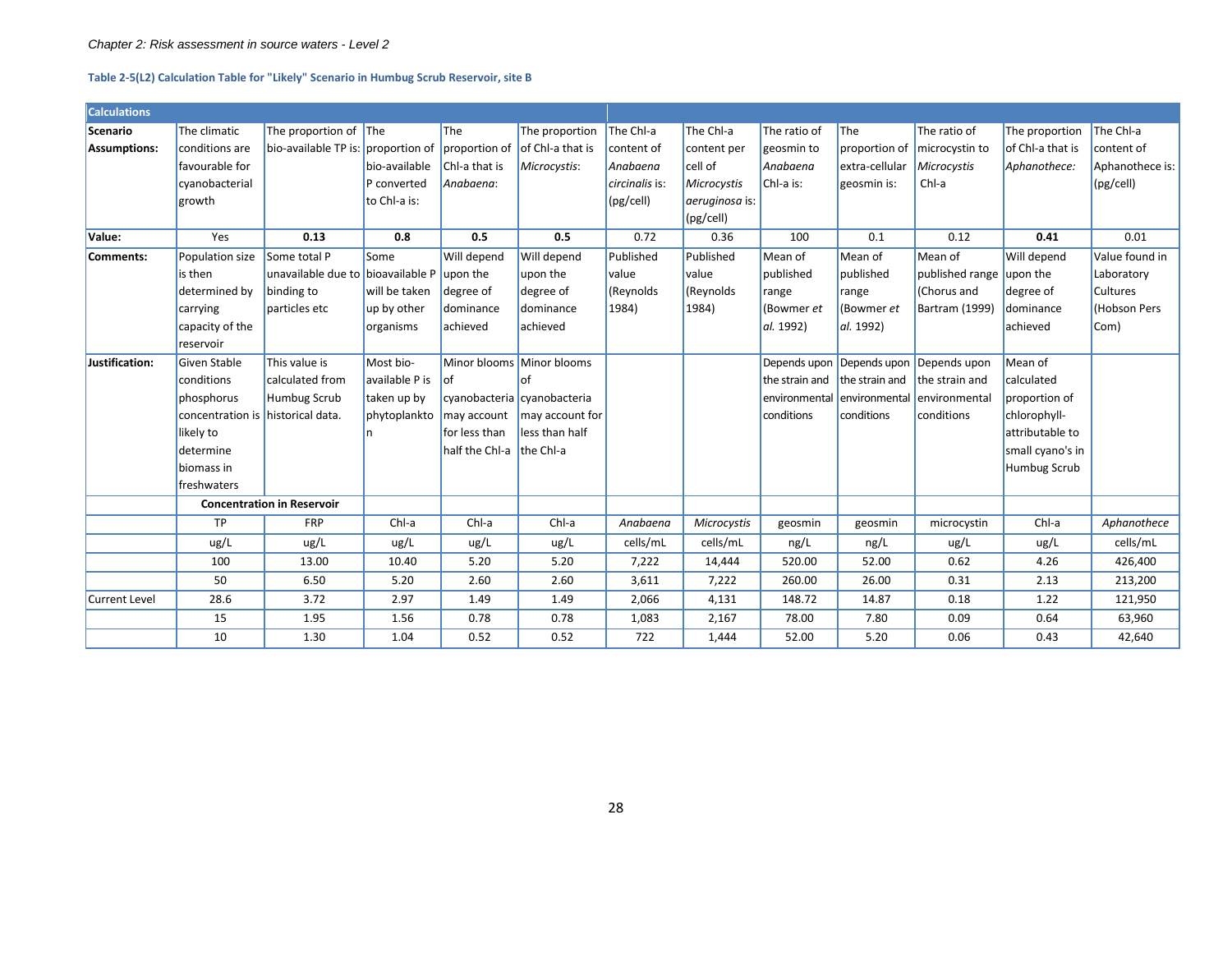#### *Chapter 2: Risk assessment in source waters - Level 2*

#### **Table 2-6(L2) Calculation Table for "Reasonable Worst Case" Scenario in Humbug Scrub Reservoir, site B**

| <b>Calculations</b>  |                                   |                  |                            |                |                             |                |               |                |                |                             |                                               |                 |
|----------------------|-----------------------------------|------------------|----------------------------|----------------|-----------------------------|----------------|---------------|----------------|----------------|-----------------------------|-----------------------------------------------|-----------------|
| Scenario             | The climatic                      | The proportion   | The proportion             | $\mathsf{The}$ | <b>The</b>                  | The Chl-a      | The Chl-a     | The ratio of   | <b>The</b>     | The ratio of                | The proportion                                | The Chl-a       |
| Assumptions:         | conditions are                    | of bio-available | of bio-available           | proportion of  | proportion of               | content of     | content per   | geosmin to     |                |                             | proportion of microcystin to of Chl-a that is | content of      |
|                      | favourable for                    | TP is:           | P converted to             | Chl-a that is  | Chl-a that is               | Anabaena       | cell of       | Anabaena       | extra-cellular | Microcystis                 | Aphanothece:                                  | Aphanothece is: |
|                      | cyanobacterial                    |                  | Chl-a is:                  | Anabaena:      | Microcystis:                | circinalis is: | Microcystis   | Chl-a is:      | geosmin is:    | Chl-a                       |                                               | (pg/cell)       |
|                      | growth                            |                  |                            |                |                             | (pg/cell)      | aeruginosa    |                |                |                             |                                               |                 |
|                      |                                   |                  |                            |                |                             |                | is: (pg/cell) |                |                |                             |                                               |                 |
| Value:               | Yes                               | 0.4              | $\mathbf{1}$               | 0.8            | 0.8                         | 0.72           | 0.36          | 100            | 0.1            | 0.12                        | $\mathbf{1}$                                  | 0.01            |
| Comments:            | Population size                   | Some total P     | Some                       | Will depend    | Will depend                 | Published      | Published     | Maximum of     | Maximum of     | Maximum of                  | Will depend                                   | Published value |
|                      | is then                           | unavailable due  | bioavailable P             | upon the       | upon the                    | <b>value</b>   | value         | published      | published      | published                   | upon the                                      | (Reynolds 1984) |
|                      | determined by                     | to binding to    | will be taken up degree of |                | degree of                   | (Reynolds      | (Reynolds     | range          | range          | range (Chorus degree of     |                                               |                 |
|                      | carrying                          | particles etc    | by other                   | dominance      | dominance                   | 1984)          | 1984)         | (Bowmer et     | (Bowmer et     | and Bartram                 | dominance                                     |                 |
|                      | capacity of the                   |                  | organisms                  | achieved       | lachieved                   |                |               | al. 1992)      | al. 1992)      | (1999)                      | achieved                                      |                 |
|                      | reservoir                         |                  |                            |                |                             |                |               |                |                |                             |                                               |                 |
| Justification:       | Given Stable                      | Higher           | Most bio-                  |                | Major blooms Major blooms   |                |               | Depends upon   |                | Depends upon Depends upon   | Maximum of                                    |                 |
|                      | conditions                        | proportions of   | available P is             | lof            | of                          |                |               | the strain and | the strain and | the strain and              | calculated                                    |                 |
|                      | phosphorus                        | TP are           | taken up by                |                | cyanobacteria cyanobacteria |                |               | environmental  |                | environmental environmental | proportion of                                 |                 |
|                      | concentration is bioavailable in  |                  | phytoplankton              | can form       | can form                    |                |               | conditions     | conditions     | conditions                  | chlorophyll-                                  |                 |
|                      | likely to                         | more eutrophic   |                            | practically    | practically                 |                |               |                |                |                             | attributable to                               |                 |
|                      | determine                         | conditions       |                            | monospecific   | monospecific                |                |               |                |                |                             | small cyano's in                              |                 |
|                      | biomass in                        |                  |                            | dominance      | <b>dominance</b>            |                |               |                |                |                             | <b>Humbug Scrub</b>                           |                 |
|                      | freshwaters                       |                  |                            |                |                             |                |               |                |                |                             |                                               |                 |
|                      | <b>Concentration in Reservoir</b> |                  |                            |                |                             |                |               |                |                |                             |                                               |                 |
|                      | TP                                | <b>FRP</b>       | Chl-a                      | Chl-a          | Chl-a                       | Anabaena       | Microcystis   | geosmin        | geosmin        | microcystin                 | Chl-a                                         | Aphanothece     |
|                      | ug/L                              | ug/L             | ug/L                       | ug/L           | ug/L                        | cells/mL       | cells/mL      | ng/L           | ng/L           | ug/L                        | ug/L                                          | cells/mL        |
| Increase             | 100                               | 40.00            | 40.00                      | 32.00          | 32.00                       | 44,444         | 88,889        | 3200.00        | 320.00         | 3.84                        | 40.00                                         | 4,000,000       |
|                      | 50                                | 20.00            | 20.00                      | 16.00          | 16.00                       | 22,222         | 44,444        | 1600.00        | 160.00         | 1.92                        | 20.00                                         | 2,000,000       |
| <b>Current Level</b> | 28.6                              | 11.44            | 11.44                      | 9.15           | 9.15                        | 12,711         | 25,422        | 915.20         | 91.52          | 1.10                        | 11.44                                         | 1,144,000       |
|                      | 15                                | 6.00             | 6.00                       | 4.80           | 4.80                        | 6,667          | 13,333        | 480.00         | 48.00          | 0.58                        | 6.00                                          | 600,000         |
| Decrease             | 10                                | 4.00             | 4.00                       | 3.20           | 3.20                        | 4,444          | 8,889         | 320.00         | 32.00          | 0.38                        | 4.00                                          | 400,000         |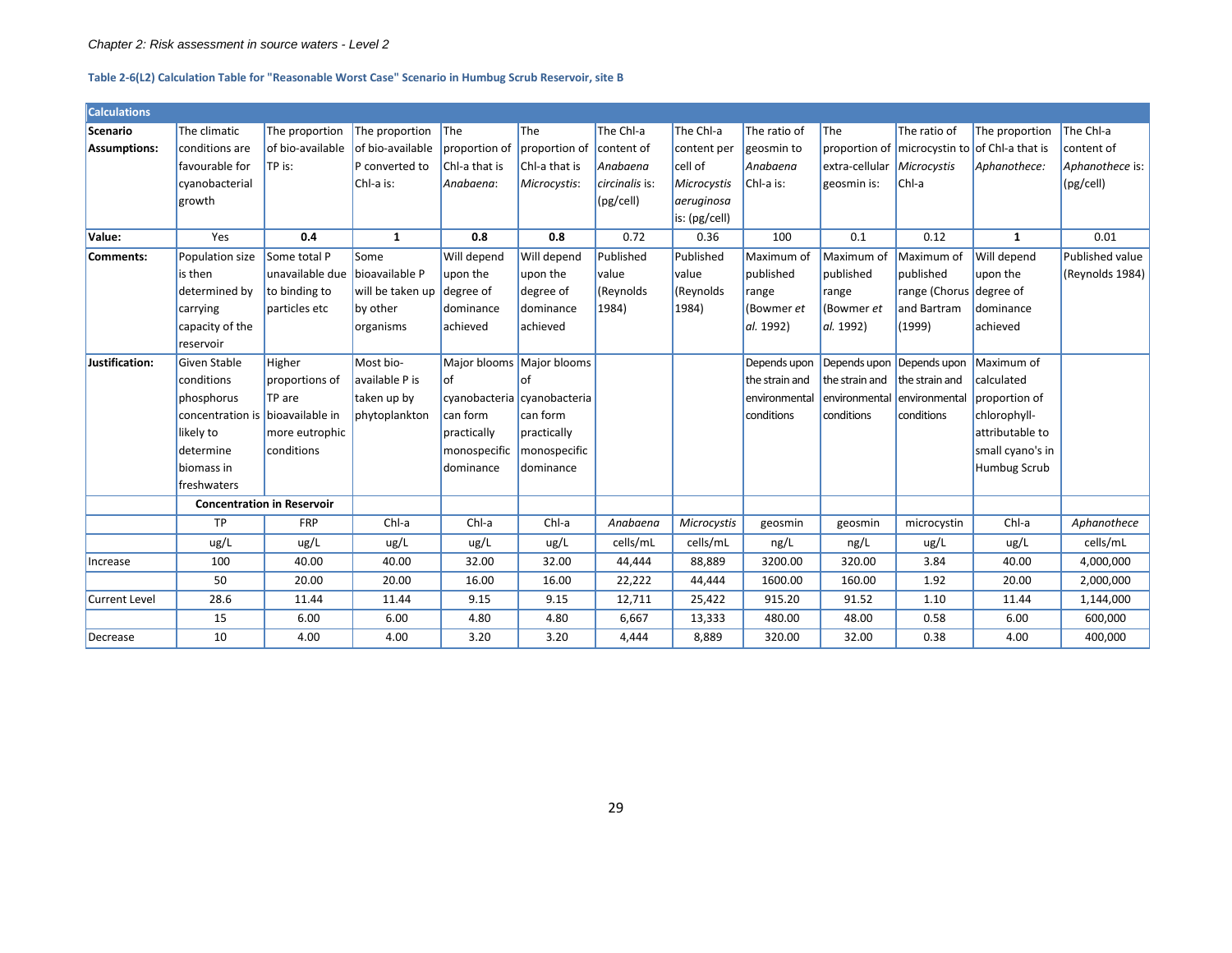#### **Table 2-7(L2) Calculation Table for "Worst Case" Scenario in Humbug Scrub Reservoir, site B**

<span id="page-30-0"></span>

| <b>Calculations</b>  |                                   |                  |                  |               |                             |                |                |                |                |                                  |                                               |                 |
|----------------------|-----------------------------------|------------------|------------------|---------------|-----------------------------|----------------|----------------|----------------|----------------|----------------------------------|-----------------------------------------------|-----------------|
| Scenario             | The climatic                      | The proportion   | The proportion   | <b>The</b>    | The                         | The Chl-a      | The Chl-a      | The ratio of   | The            | The ratio of                     | The proportion                                | The Chl-a       |
| Assumptions:         | conditions are                    | of bio-available | of bio-available | proportion of | proportion of               | content of     | content per    | geosmin to     |                |                                  | proportion of microcystin to of Chl-a that is | content of      |
|                      | favourable for                    | TP is:           | P converted to   | Chl-a that is | Chl-a that is               | Anabaena       | cell of        | Anabaena       | extra-cellular | Microcystis                      | Aphanothece:                                  | Aphanothece is: |
|                      | cyanobacterial                    |                  | Chl-a is:        | Anabaena:     | Microcystis:                | circinalis is: | Microcystis    | Chl-a is:      | geosmin is:    | Chl-a                            |                                               | (pg/cell)       |
|                      | growth                            |                  |                  |               |                             | (pg/cell)      | aeruginosa is: |                |                |                                  |                                               |                 |
|                      |                                   |                  |                  |               |                             |                | (pg/cell)      |                |                |                                  |                                               |                 |
| Value:               | Yes                               | 0.7              | $\mathbf{1}$     | 1             | 1                           | 0.72           | 0.36           | 360            | 0.4            | $\mathbf{1}$                     | 0.8                                           | 0.01            |
| Comments:            | Population size is                | Some total P     | <b>Some</b>      | Will depend   | Will depend                 | Published      | Published      | Maximum of     | Maximum of     | Maximum of                       | Will depend                                   | Published value |
|                      | then determined                   | unavailable due  | bioavailable P   | upon the      | upon the                    | <b>value</b>   | value          | published      | published      | <b>published</b>                 | upon the                                      | (Reynolds 1984) |
|                      | by carrying                       | to binding to    | will be taken up | degree of     | degree of                   | (Reynolds      | (Reynolds      | range          | range          | range (Chorus degree of          |                                               |                 |
|                      | capacity of the                   | particles etc    | by other         | dominance     | dominance                   | 1984)          | 1984)          | (Bowmer et     | (Bowmer et     | and Bartram                      | dominance                                     |                 |
|                      | reservoir                         |                  | organisms        | achieved      | achieved                    |                |                | al. 1992)      | al. 1992)      | (1999)                           | achieved                                      |                 |
| Justification:       | Given Stable                      | Higher           | Most bio-        | Major blooms  | Major blooms                |                |                | Depends upon   | Depends upon   | Depends upon                     | Minor blooms                                  |                 |
|                      | conditions                        | proportions of   | available P is   | lof           | Ωf                          |                |                | the strain and |                | the strain and the strain and of |                                               |                 |
|                      | phosphorus                        | TP are           | taken up by      |               | cyanobacteria cyanobacteria |                |                | environmental  | environmental  | environmental                    | cyanobacteria                                 |                 |
|                      | concentration is                  | bioavailable in  | phytoplankton    | can form      | can form                    |                |                | conditions     | conditions     | conditions                       | may account for                               |                 |
|                      | likely to                         | more eutrophic   |                  | practically   | practically                 |                |                |                |                |                                  | less than half                                |                 |
|                      | determine                         | conditions       |                  | monospecific  | monospecific                |                |                |                |                |                                  | the Chl-a                                     |                 |
|                      | biomass in                        |                  |                  | dominance     | dominance                   |                |                |                |                |                                  |                                               |                 |
|                      | freshwaters                       |                  |                  |               |                             |                |                |                |                |                                  |                                               |                 |
|                      | <b>Concentration in Reservoir</b> |                  |                  |               |                             |                |                |                |                |                                  |                                               |                 |
|                      | <b>TP</b>                         | <b>FRP</b>       | Chl-a            | Chl-a         | Chl-a                       | Anabaena       | Microcystis    | geosmin        | geosmin        | microcystin                      | Chl-a                                         | Aphanothece     |
|                      | ug/L                              | ug/L             | ug/L             | ug/L          | ug/L                        | cells/mL       | cells/mL       | ng/L           | ng/L           | ug/L                             | ug/L                                          | cells/mL        |
| Increase             | 100                               | 70.00            | 70.00            | 70.00         | 70.00                       | 97,222         | 194,444        | 25200.00       | 10080.00       | 70.00                            | 56.00                                         | 5,600,000       |
|                      | 50                                | 35.00            | 35.00            | 35.00         | 35.00                       | 48,611         | 97,222         | 12600.00       | 5040.00        | 35.00                            | 28.00                                         | 2,800,000       |
| <b>Current Level</b> | 28.6                              | 20.02            | 20.02            | 20.02         | 20.02                       | 27,806         | 55,611         | 7207.20        | 2882.88        | 20.02                            | 16.02                                         | 1,601,600       |
|                      | 15                                | 10.50            | 10.50            | 10.50         | 10.50                       | 14,583         | 29,167         | 3780.00        | 1512.00        | 10.50                            | 8.40                                          | 840,000         |
| Decrease             | 10                                | 7.00             | 7.00             | 7.00          | 7.00                        | 9,722          | 19,444         | 2520.00        | 1008.00        | 7.00                             | 5.60                                          | 560,000         |

*[Back to level 1](#page-8-2)*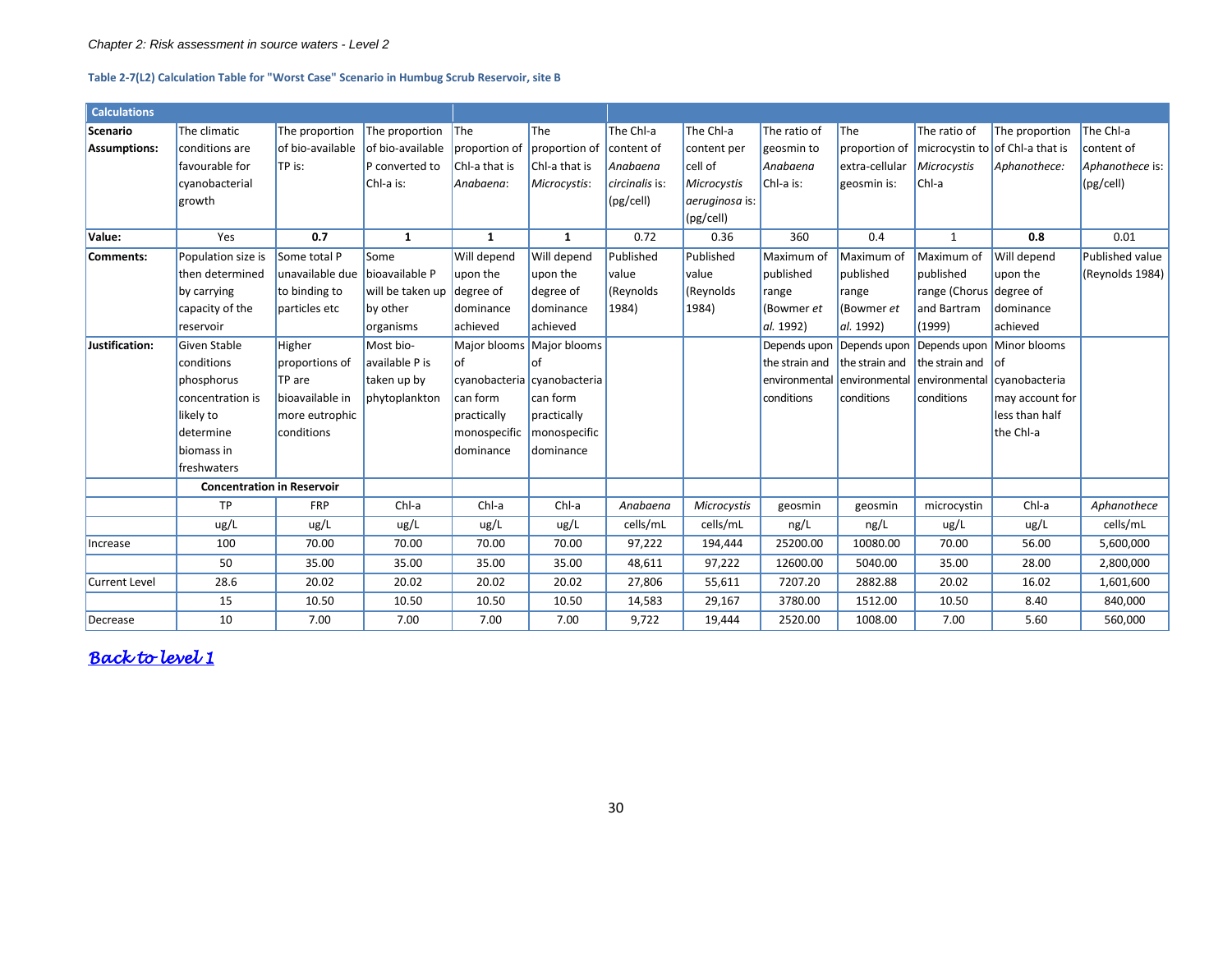## **REFERENCES**

<span id="page-31-0"></span>-

1 Nadebaum P., Chapman M., Morden R. and Rizak S. (2004) A Guide to Hazard Identification and Risk Assessment for Drinking Water Supplies. CRC for Water Quality and Treatment, Research Report 11.

- 2 Vollenweider R.A. (1968) Scientific fundamentals of the eutrophication of lakes and flowing waters, with particular reference to nitrogen and phosphorus as factors in eutrophication. OECD Tech. Rep. DAS/CSI/68.27, Paris.
- Vollenweider R.A. (1975). Input-output models with special reference to the phosphorus loading concept in limnology. *Schweizerische Zeitung für Hydrologie*, 37: 53-84.
- Vollenweider R.A. (1976). Advances in defining critical loading concepts for phosphorus in lake eutrophication, *Memorie dell'Istituto Italiano Idrobiologia*, 33: 53-83.
- 3 Vollenweider R. and Kerekes J. (1982) Eutrophication of Waters, Monitoring, Assessment, Control. Organisation for Economic Co-operation and Development, Paris.
- 4 Harris G.P. (1986) Phytoplankton Ecology. Structure, Function and Fluctuation. Chapman and Hall, London.
- 5 Ryding S.-O. and Rast W. (1989) The control of eutrophication of lakes and reservoirs. Man and the biosphere series, Volume 1 pp 265. UNESCO and the Parthenon Publishing Group, Paris.
- 6 Taylor W.D., Losee R.F., Torobin M., Izaguirre G., Sass D., Khiari D. and Atasi K. (2006) Early Warning and Management of Surface water Taste-and-Odor Events, AwwaRF Report 91102, American Water Works Association Research Foundation, Denver.
- 7 NHMRC (2008) Guidelines for Managing Risks in Recreational Water. National Health and Medical Research Council, Canberra. <http://www.nhmrc.gov.au/publications/synopses/eh38.htm>
- 8 Reynolds C.S. (1984) The ecology of freshwater phytoplankton. Cambridge University Press, Cambridge.
- 9 Bowmer K.H., Padovan A., Oliver R.L., Korth W. and Ganf G.G. (1992) Physiology of geosmin production by *Anabaena circinalis* isolated from the Murrumbidgee River, Australia. *Water Science and Technology*, 25(2): 259-267.
- 10 Chorus I. and Bartram J. (1999) Toxic Cyanobacteria in Water. World Health Organisation. E&FN Spon: London.
- 11 WHO Water Safety Plans (2005) Davison A., Howard G., Stevens M., Callan P., Fewtrell L., Deere D. and Bartram J., World Health Organization, Geneva.

12 Carleton J.N., Park R.A., Clough J.S., (2009) Ecosystem modelling applied to nutrient criteria development in rivers. *Environmental* 44(3): 485-492.

13 Lewis D.M., Brookes J.D., Lambert M.F. (2004) Numerical models for management of *Anabaena circinalis. Journal of Applied Phycology*, 16(6), 457-468.